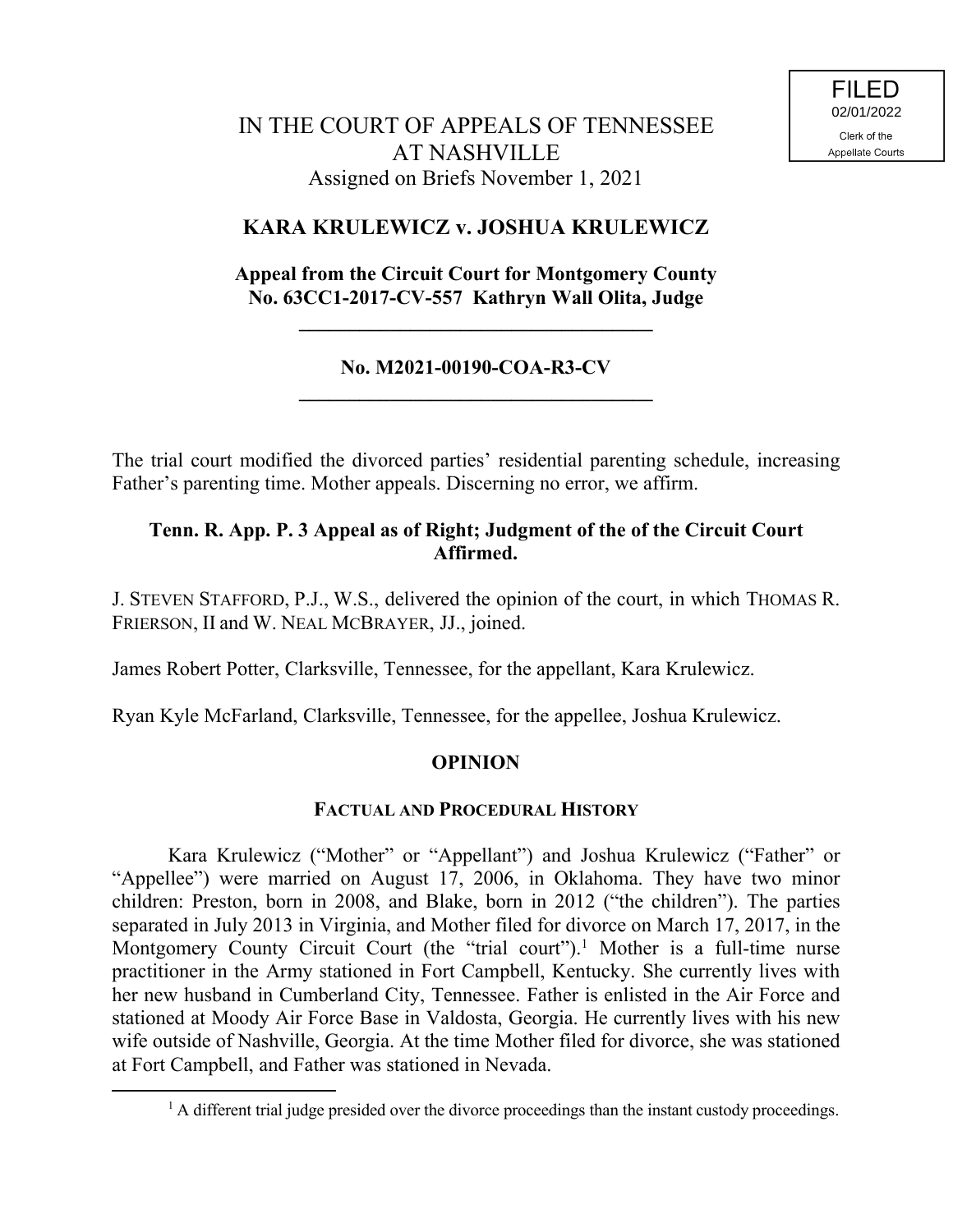The parties entered a Marital Dissolution Agreement ("MDA"), which Father signed on March 7, 2017 and Mother signed on March 14, 2017. The MDA was filed in the trial court on March 17, 2017. An Agreed Permanent Parenting Plan (the "initial parenting plan") was also signed by Father on March 7, 2017 and by Mother on March 14, 2017, and approved by the trial court on April 10, 2017. Father was unrepresented at the time he signed the initial parenting plan and MDA. The initial parenting plan designated Mother as the primary residential parent and provided her 300 days of parenting time per year and Father sixty-five days per year. All major decisions regarding the children were to be made jointly under the initial parenting plan. The trial court held a hearing on the divorce complaint on July 7, 2017. A final decree of divorce was filed in the trial court on August 24, 2017, which incorporated the MDA and initial parenting plan.

On October 24, 2019, Father filed a petition to modify the initial parenting plan, for immediate return of the children, and for a restraining order. Therein, Father alleged, *inter alia*, that the children were being abused by Mother and Mother's then-boyfriend (who later became her husband). The same day, Father also filed a motion for emergency custody, for a restraining order, and for appointment of a guardian ad litem ("GAL"), which essentially mirrored his petition. A hearing on Father's emergency motion occurred in the trial court on November 1, 2019. The trial court determined that Father "had not established a likelihood of immediate harm to the children such that the [initial parenting plan] should be modified prior to a final hearing." However, the trial court ordered, *inter alia*, that corporal punishment was not to be used by anyone against the children and that a GAL would be appointed.

Several other motions and orders were filed in the case. The parties agreed to stay the proceedings when Father was deployed in June 2020, pending his return. A final hearing occurred in the trial court on January 19, 2021.<sup>2</sup> At that time, Preston was twelve years old, and Blake was eight years old. Preston, Mother, Father's sister, Mother's husband, and Father testified. Father testified that from the time he signed the initial parenting plan until he deployed to Turkey in August 2018, he did not exercise his visitation time under the initial parenting plan, in part because he could not afford round-trip plane tickets from Nevada to visit the children.<sup>3</sup> He was deployed in Turkey until August 2019, during which time he had one week of leave, almost all of which he spent with the children. From the summer of 2017 until August of 2019, Father testified that he spoke to the children any time that his sister, mother, or father had them, but that the eight-hour time difference and his work schedule made it very difficult to coordinate calls when he was in Turkey. However, he also acknowledged that he had "dropped the ball" by not seeking to call the children directly through Mother during that time, and was now trying to improve by reaching out to them through Mother, which he generally tries to do twice per week. He

 $2$  The hearing occurred via Zoom, presumably due to COVID-19.

<sup>&</sup>lt;sup>3</sup> Mother testified that Father exercised visitation during spring break in March 2018, which she reiterates in her brief. It is unclear if she meant to say March 2019 instead.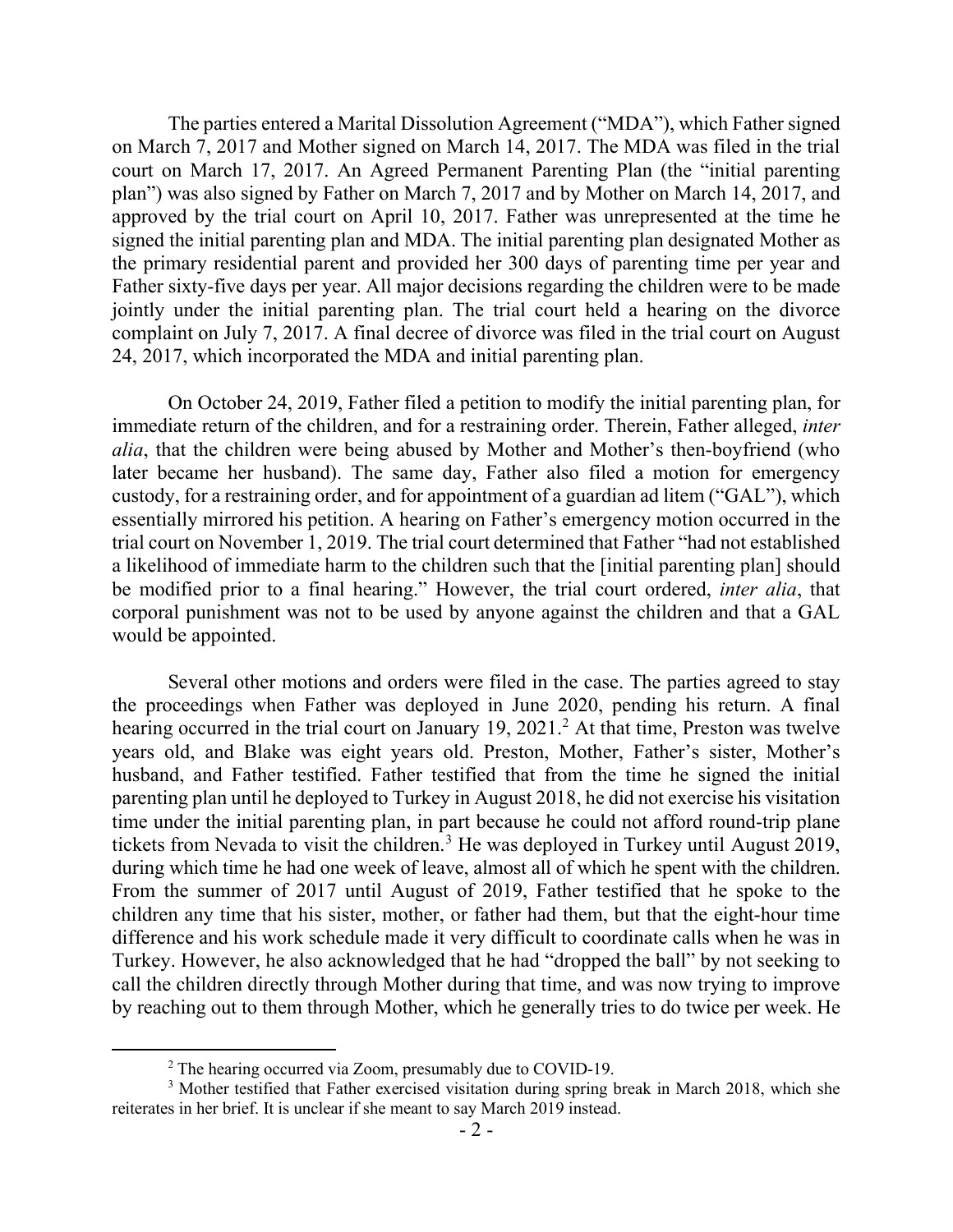volunteered that Mother is "actually pretty good about having [the children] call [him]."

Upon returning from deployment in Turkey, Father stated that he did not have fall break visitation in 2019 because it occurred when he was in the process of moving to Georgia and therefore living in a hotel. However, he exercised visitation with the children for Thanksgiving and Christmas of 2019, switching some visitation time with Mother because she had decided to plan a trip to Disney for the children during his allotted time. According to Father, his next deployment was between June 12, 2020 and October 8, 2020, so he attempted to work with Mother to move his summer 2020 visitation up before he left. However, he testified that Mother would not agree to that, so he only got a short amount of time with the children during that summer (approximately two weeks instead of the allotted four). Father testified that during this deployment, he was in Saudi Arabia and did not have access to a phone system, so he was unable to phone anyone. When he returned from Saudi Arabia, he stated that he saw the children with his new wife during a visit in November 2020, during which time he asked Mother if the children could stay with him an extra night, which she did not allow. He also testified to spending the first week of Christmas 2020 with the children.

Regarding the abuse allegations, Father testified that when he first learned of them from his mother, he could not leave his deployment in Turkey because he was in a position he could not be released from (and that due to national security reasons, he could not discuss what that position was). He also testified that while he was in Turkey, he attempted to call "child services, and [] was working with them up until the point" he decided to file his emergency petition and motion around August 2019, which is when he started seeking counsel.

Each party testified that they gradually introduced their new spouses to the children (though Wife alleged that Father did the opposite). Father and his wife own a twobathroom, three-bedroom house on four acres of land, where Preston and Blake each have their own rooms. He testified that he had requested to be stationed at Shaw Air Force Base as his first preference, which was the option closest to the children, and that Moody was the second-closest. He also stated that other Air Force bases would have afforded him better career opportunities than Moody, but he turned those down to be closer to the children.

Father testified that his wife has a good relationship with the children, they spend a lot of time together, and Blake loves her. Father further testified that while Preston "gets snappy with her a couple times," she is always nice to him. He explained that Blake is always in good spirits when they are together, and that Preston is a typical twelve year-old boy who "would rather spend his time with friends and play video games" than do things like going fishing, which Father said he has asked Preston to do several times. When asked if Preston shows a reluctance to bond with Father, Father said that Preston is "kind of standoffish" but he warms up the longer he is around Father. Father explained that since he just returned from a deployment, he would not be subject to another one "for a long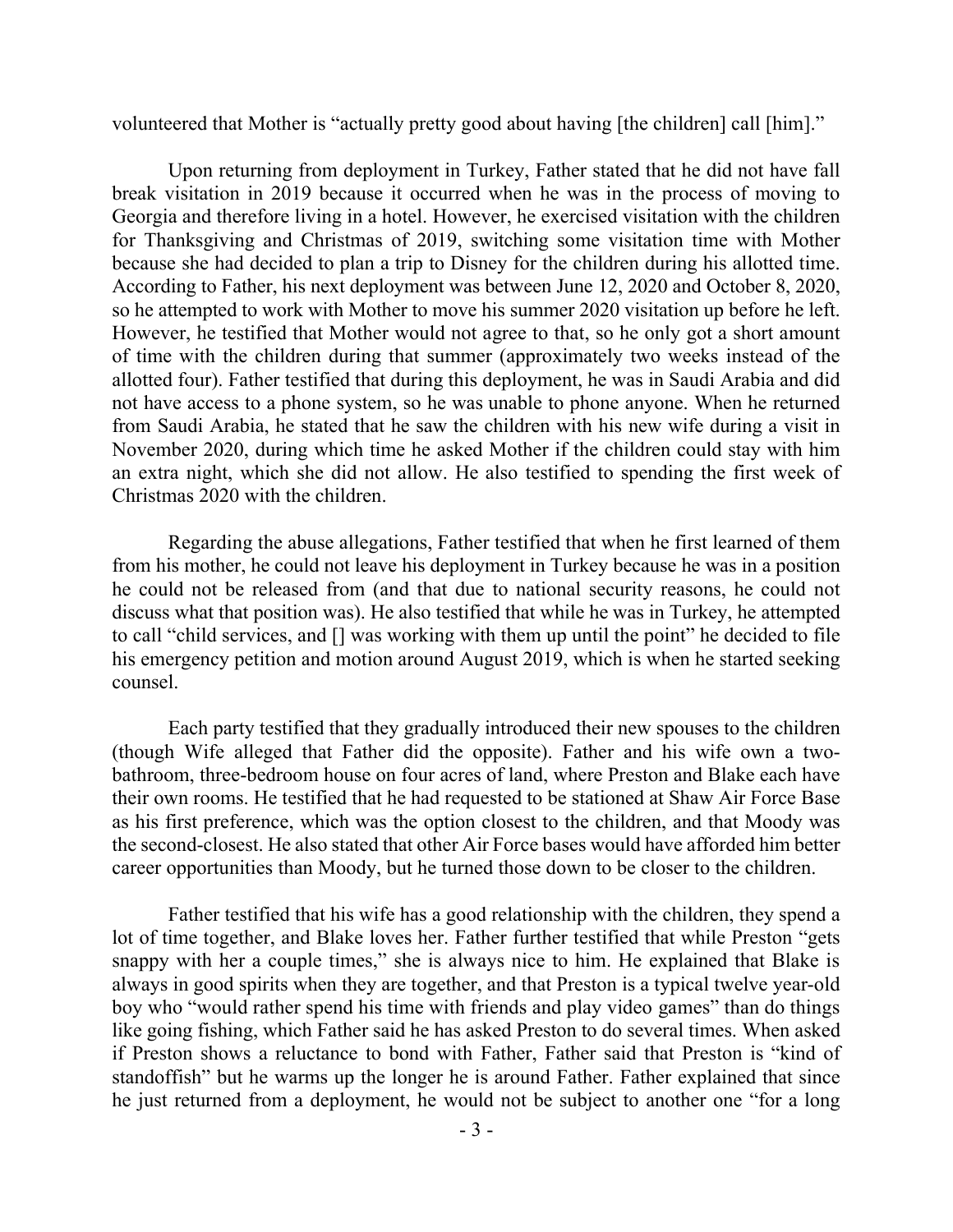time." Further, he said, *inter alia*, that he planned to retire from the military in three years, while stationed at Moody, and there is no chance that he will be relocated again.

Preston testified that he calls his Mother's husband "Dad," of his own volition, and refers to Father as his "other dad." He stated his belief that Father and Father's wife do not want to spend time with him and that Father's mother is trying to take him away from Mother. He also testified that Father's mother has said negative things about Mother and her new husband to the children. When asked if Mother told Preston that Father is pursuing this case because Father's mother is trying to take the children from Mother, Preston answered, "No, not really. She sometimes did . . . ." Otherwise, he denied that anyone told him what to say at the hearing or planted ideas in his head, instead repeatedly attributing his impressions to "common sense."

Preston further testified that Mother and her husband used to spank him and Blake but no longer do, which Mother confirmed. Preston stated that Mother's husband cooks for him, asks him to help with household chores, has taught him how to shoot guns and about gun safety, and used to take him and Blake to activities before they ended due to COVID. He said that he and Blake share a room at Mother and her husband's house, but it is the biggest room in the house. He also said that he does not get along with Father's wife even though she is friendly to him and Blake. He indicated that when he is at Father's house, he mainly spends time with his friends who live next door. When the trial judge asked Preston if he knew that Father was recently deployed for over one year, Preston answered, "no." When asked if he would change the parenting schedule, Preston expressed his desire to spend more of winter break with Mother in exchange for more time with Father in the summer. Preston expressed, *inter alia*, that he would like to continue residing primarily with Mother, but he "guess[ed]" it would be okay to spend more time with Father and Father's wife.

Mother and her husband have one child together, born in 2018 ("the baby"), and were expecting another at the time of the hearing. Her husband has four daughters from a previous marriage, two of whom are minors and live part-time with Mother and her husband. One of his adult daughters lives with them when she is home from college. Mother asserted that she and her husband try to encourage the children to have a relationship with Father, and that her husband loves the children and has a positive, involved relationship with them, including supervising them when they are home doing remote-learning. Mother explained that before she and her husband were married, but after the baby was born, (around February 2019), they got into an argument that resulted in her filing an order of protection on the advice of her friend, which she later dropped. However, she asserted that the argument did not involve a physical altercation and she was not afraid of her now-husband.

The children are in therapy, and evidence was introduced of a text message exchange wherein Father repeatedly sought information regarding their counseling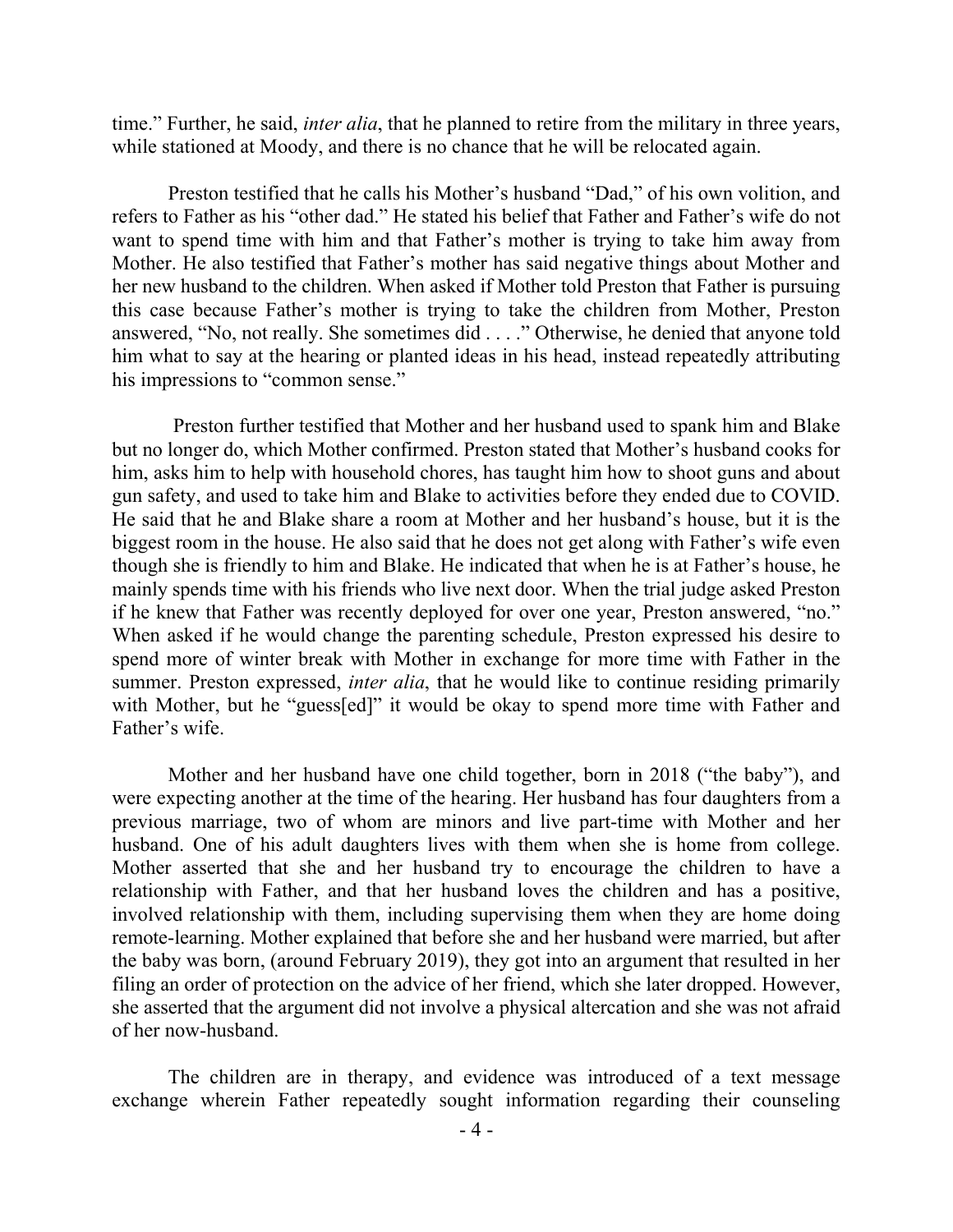sessions from Mother, until finally the parties' attorneys had to get involved. Mother asserted that Father had already been in possession of some of the information he requested, and that she had provided him enough other information for him to find what he was asking for. When pressed by the trial judge as to why she had not simply responded to Father's requests with information she had or could easily obtain, Mother acknowledged that she had "with[eld] a little bit." Mother also testified that she started Blake on Ritalin without consulting Father, only informing him after the fact. She also did not inform Father when Blake developed abnormal behaviors such as hitting himself and pulling his hair. She testified that Blake and Preston's therapists have diagnosed them with adjustment disorder with anxiety since the beginning of the custody issues, and that Blake has a cognitive processing disorder, which he was diagnosed with in preschool. She said that she informed Father of the children's adjustment disorder diagnoses, which Father disputed. She asserted that Father has acted selfishly in the manner in which he has attempted to reconnect with the children, which has been disruptive to the children's lives. She also explained, *inter alia*, that she cut Father's mother off from the children after Father's mother "crossed several boundaries," and that she believes that Father's mother is behind the custody battle. Nevertheless, she stated that she would be willing to cooperate and facilitate Father taking a more active role in raising the children, despite her reservations concerning his absence. She also admitted that it would be good for the children to have positive, healthy relationships with her and Father and both of their stepparents, which she is willing to try to encourage.

Father's sister testified that Preston lived with her in Alabama from approximately 2014 to 2017, pursuant to Mother and Father's agreement, because Mother had to move around for her schooling. According to Mother, she visited Preston at least monthly during that time. According to Father, for at least six months during that time, he and Blake lived with his mother, just down the street from his sister and Preston, and he had daily contact with the children. Father's sister also testified that when Mother filed the order of protection against her now-husband, she came to Alabama with the children and the baby to stay for a week with Father's parents. Regarding the altercation that precipitated the restraining order, Father's sister testified that Mother told her, *inter alia*, that Mother's husband "had hurt [Mother] in the presence of the [children] and the baby." Father's sister explained that she has generally not witnessed acts of violence or abuse by Mother's husband, but that one time she witnessed him "bowing up" at Preston after Preston had bumped into the baby's car seat. However, she said that Mother's husband did not "put his hands on" Preston during that incident. She also testified, *inter alia*, that she "pray[s] every night that [Mother's husband] doesn't kill [Mother] and th[e children]" because she "think[s] he's scary" and "dangerous," primarily based on her conversations with Mother.

Mother's husband testified that he is retired from the military and works as an independent contractor, taking occasional jobs facilitating military trainings. He said that he has been diagnosed with Post-Traumatic Stress Disorder ("PTSD"), for which it is unclear if he has received treatment, and takes prescription medications for certain medical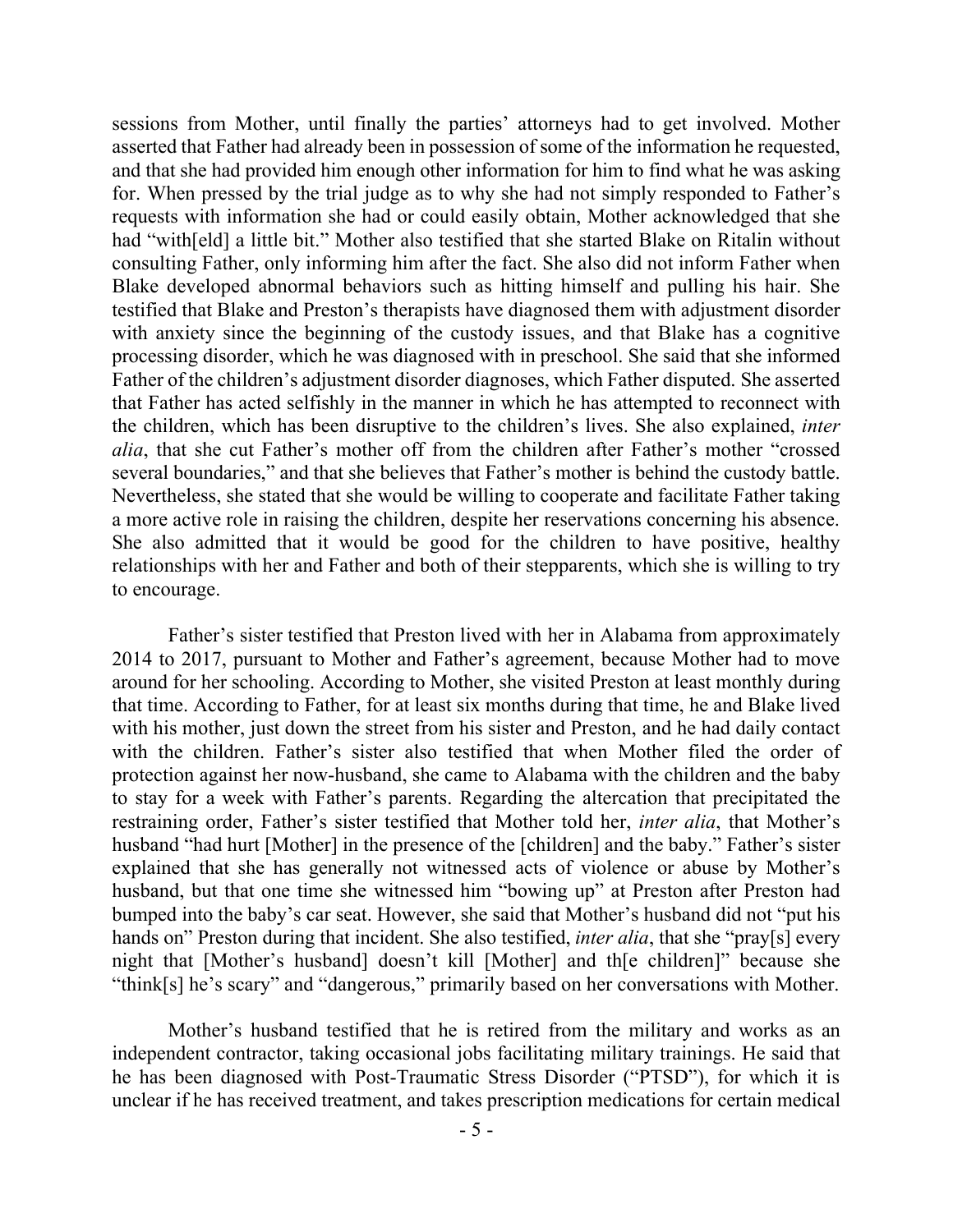conditions, including tremors and chronic pain due to injuries from his military service. He answered affirmatively when asked if he and Mother stopped spanking the children "after Preston said something to his counselor at school and DCS came . . . out to [their] house." He acknowledged that he may have on occasion told the children that he would "beat [their] butt." He also explained that in 2017, he was charged with aggravated assault,<sup>4</sup> but the charge was ultimately dismissed and he has no criminal record. He said that he and Mother participated in marriage counseling to work through their issues. He further testified, *inter alia*, that he helps Blake and Preston with their schooling, working extensively with Blake.

The trial court filed a Memorandum Opinion and Order on January 29, 2021, contemporaneously with a permanent parenting plan revising the initial parenting plan. Therein, the court found that there had been a material change in circumstances warranting modification of the residential parenting schedule in the initial parenting plan, but not a modification of the designation of Mother as primary residential parent. The trial court also found that revising the schedule was in the children's best interests. The trial court increased Father's parenting time to 120 days per year and decreased Mother's to 245 days. The trial court then filed an amended permanent parenting plan on February 4, 2021.

On February 9, 2021, Mother filed a motion to alter or amend under Rule 59.04 of the Tennessee Rules of Civil Procedure. In an order filed on February 26, 2021, the trial court granted in part and denied in part Mother's motion to alter or amend, ordering, *inter alia*, that Father's parenting time be increased to 130 days per year, therefore concomitantly decreasing Mother's time to 235 days. The trial court entered a second amended permanent parenting plan on February 26, 2021 ("the revised plan"), which reflected the court's rulings in the order on the motion to alter or amend. The revised plan, *inter alia*, awarded Father one long weekend per month during the school year falling in any month when he does not already have parenting time, along with "the option of exercising another weekend in the month in the state where Mother resides with fourteen [] days' notice to [] Mother of h[is] intent to do so." The revised plan also divided holidays and school breaks between Mother and Father and permitted the children to fly as accompanied minors to cut down on driving time between visits. Mother appealed.

#### **ISSUES PRESENTED**

As we perceive it, the parties both raise the following issues:

- 1. Whether the trial court erred in finding a material change of circumstances that justified a modification of the permanent parenting plan.
- 2. Whether the trial court erred in modifying the residential parenting schedule based

<sup>4</sup> This alleged assault did not involve any children, Mother, or any other domestic or romantic partner.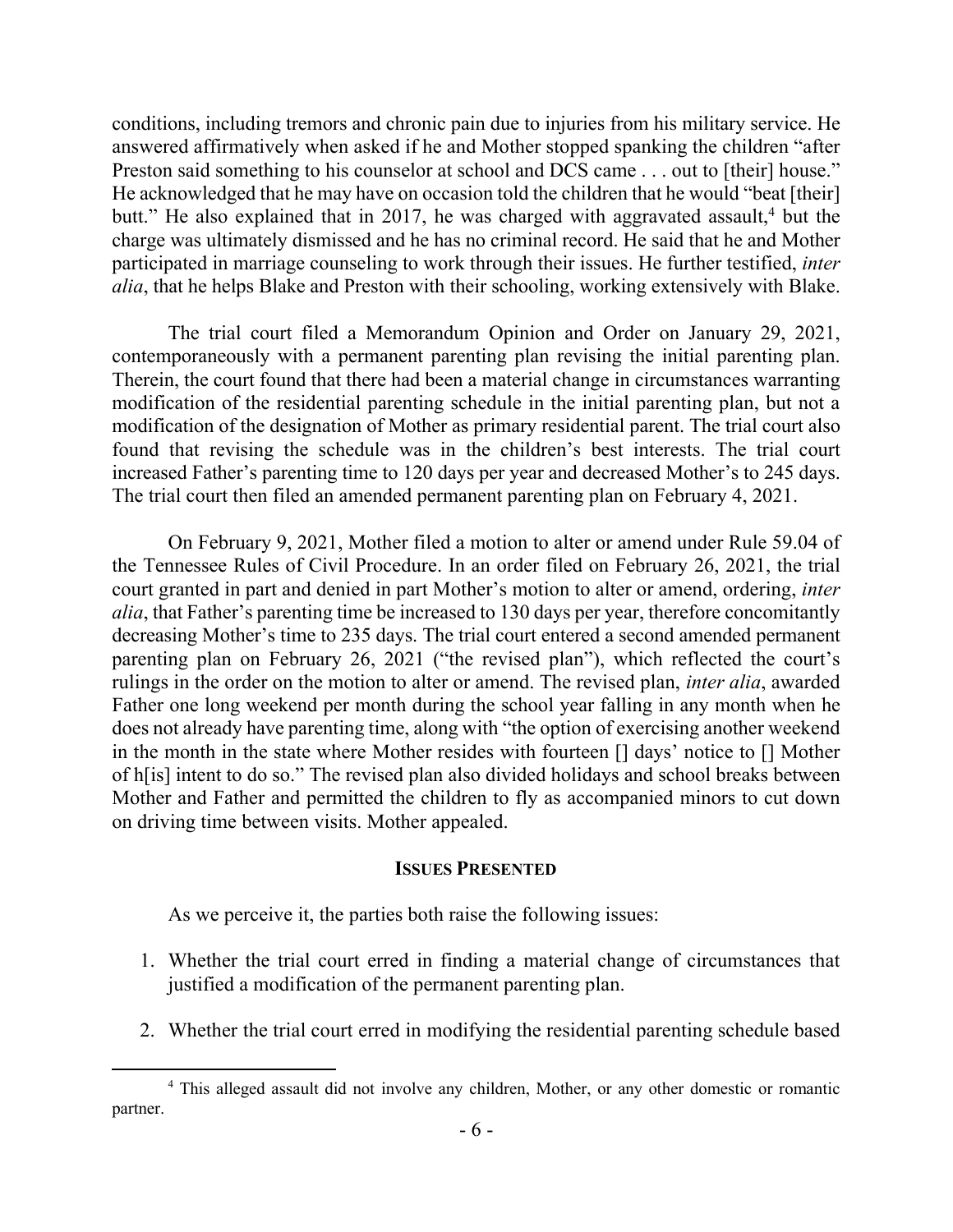on its analysis of the best interest factors. 5

#### **STANDARD OF REVIEW**

Our supreme court "has previously emphasized the *limited* scope of review to be employed by an appellate court in reviewing a trial court's factual determinations in matters involving child custody and parenting plan developments." *C.W.H. v. L.A.S.*, 538 S.W.3d 488, 495 (Tenn. 2017) (citing *Armbrister v. Armbrister*, 414 S.W.3d 685, 692–93 (Tenn. 2013)). "A trial court's determinations of whether a material change in circumstances has occurred and whether modification of a parenting plan serves a child's best interests are factual questions." *Armbrister*, 414 S.W.3d at 692–93 (citation omitted). Therefore, pursuant to Rule 13 of the Tennessee Rules of Appellate Procedure, "appellate courts must presume that a trial court's factual findings on these matters are correct and not overturn them, unless the evidence preponderates against the trial court's findings." *Id.* at 693 (citations omitted). "Indeed, trial courts are in a better position to observe the witnesses and assess their credibility; therefore, trial courts enjoy broad discretion in formulating parenting plans." *C.W.H.*, 538 S.W.3d at 495 (citations omitted). "On appeal, we review a trial court's decision regarding parenting schedules for an abuse of discretion." *Id.* (citations omitted). "A trial court abuses its discretion in establishing a residential parenting schedule 'only when the trial court's ruling falls outside the spectrum of rulings that might reasonably result from an application of the correct legal standards to the evidence found in the record.'" *Armbrister*, 414 S.W.3d at 693 (quoting *Eldridge v. Eldridge*, 42 S.W.3d 82, 88 (Tenn. 2001)).

#### **DISCUSSION**

While modification of the custody decree naming Mother the primary residential parent was at issue at the trial level, Father does not appeal the trial court's decision not to modify the primary residential parent designation. Therefore, we will only address the trial court's modification of the residential parenting schedule. Tennessee Code Annotated section  $36-6-101(a)(2)(C)$  controls when "the issue before the court is a modification of the court's prior decree pertaining to a residential parenting schedule." In that case,

the petitioner must prove by a preponderance of the evidence a material change of circumstance affecting the child's best interest. A material change of circumstance does not require a showing of a substantial risk of harm to the child. A material change of circumstance for purposes of modification of a residential parenting schedule may include, but is not limited to, significant

<sup>5</sup> Mother phrases her second issue as follows: "Did the trial court abuse its discretion in fashioning its modified permanent parenting plan[?]" Upon our review, however, it appears that her argument generally focuses on the trial court's findings as to the children's best interests. Our consideration of Mother's second issue therefore maintains this same focus.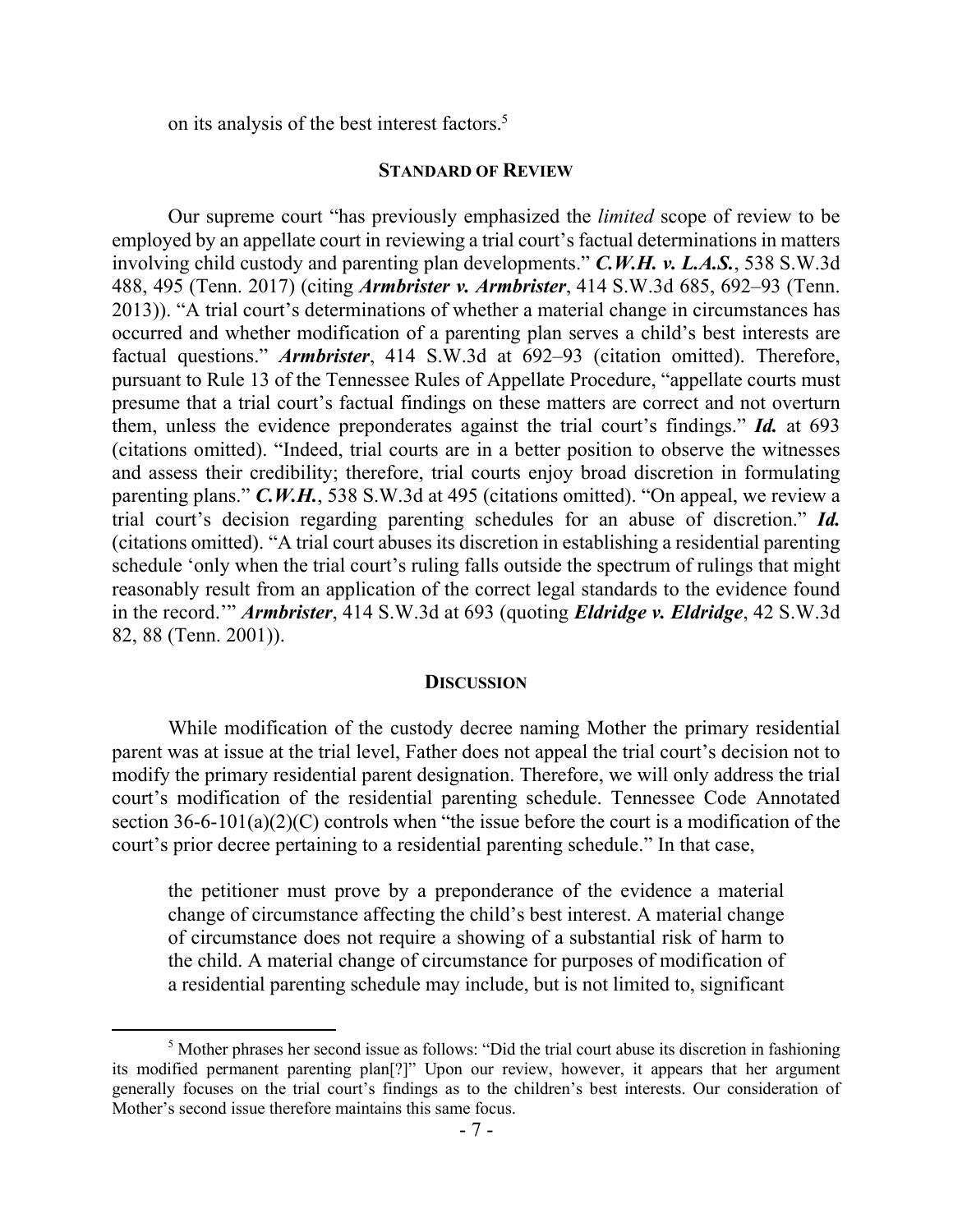changes in the needs of the child over time, which may include changes relating to age; significant changes in the parent's living or working condition that significantly affect parenting; failure to adhere to the parenting plan; or other circumstances making a change in the residential parenting time in the best interest of the child.

Tenn. Code Ann. § 36-6-101(a)(2)(C). "This statute contemplates a two-step analysis, predicated upon a finding that there has been a material change of circumstance . . . . 'since the plan took effect.'" *Hartmann v. Hartmann*, No. M2018-00891-COA-R3-CV, 2019 WL 4187500, at \*2 (Tenn. Ct. App. Sept. 4, 2019) (citations omitted). "If the trial court finds that there has been a material change in circumstances, only then must it determine whether it is in the child's best interest to modify the parenting plan[.]" *Id.* (citing *Boyer v. Heimermann*, 238 S.W.3d 249, 259 (Tenn. Ct. App. 2007)).

#### **A. Material Change in Circumstances**

There is "a very low threshold for establishing a material change of circumstances when a party seeks to modify a residential parenting schedule." *Armbrister*, 414 S.W.3d at 703 (citations and internal quotation marks omitted). In contrast, there is a higher "threshold for determining whether there has been a material change of circumstances necessary to modify . . . custody (or designation of primary residential parent) under section 101(a)(2)(B)." *Hartmann*, 2019 WL 4187500, at \*2 n.2.<sup>6</sup> Additionally, "a party requesting modification of a residential parenting schedule" is not required "to prove that the alleged material change in circumstances could not reasonably have been anticipated when the initial residential parenting schedule was established." *Id.* at 704.

Keeping these principles in mind, we turn to consider the trial court's findings regarding a material change in circumstances:

### [T]he Court agrees with Father that there

has been a change that warrants modification, but not one that rises to the level of changing custody. When the 2017 Plan was entered, Preston was living with [Father's sister] in Alabama, Mother was with Blake in Clarksville and Father was stationed in Nevada. Mother has since reclaimed physical custody of Preston and Father has relocated to Alabama.[7] Both parties have remarried. In short, both parties have settled into more stable situations such that a revised parenting schedule is both necessary and feasible. While the Court does not find that the facts of this case meet the

<sup>&</sup>lt;sup>6</sup> Mother's reliance on this higher standard in her appellate brief is therefore in error.

 $\frac{7}{1}$  This appears to be a typographical error, as the parties do not dispute that Father has relocated to Georgia, not Alabama.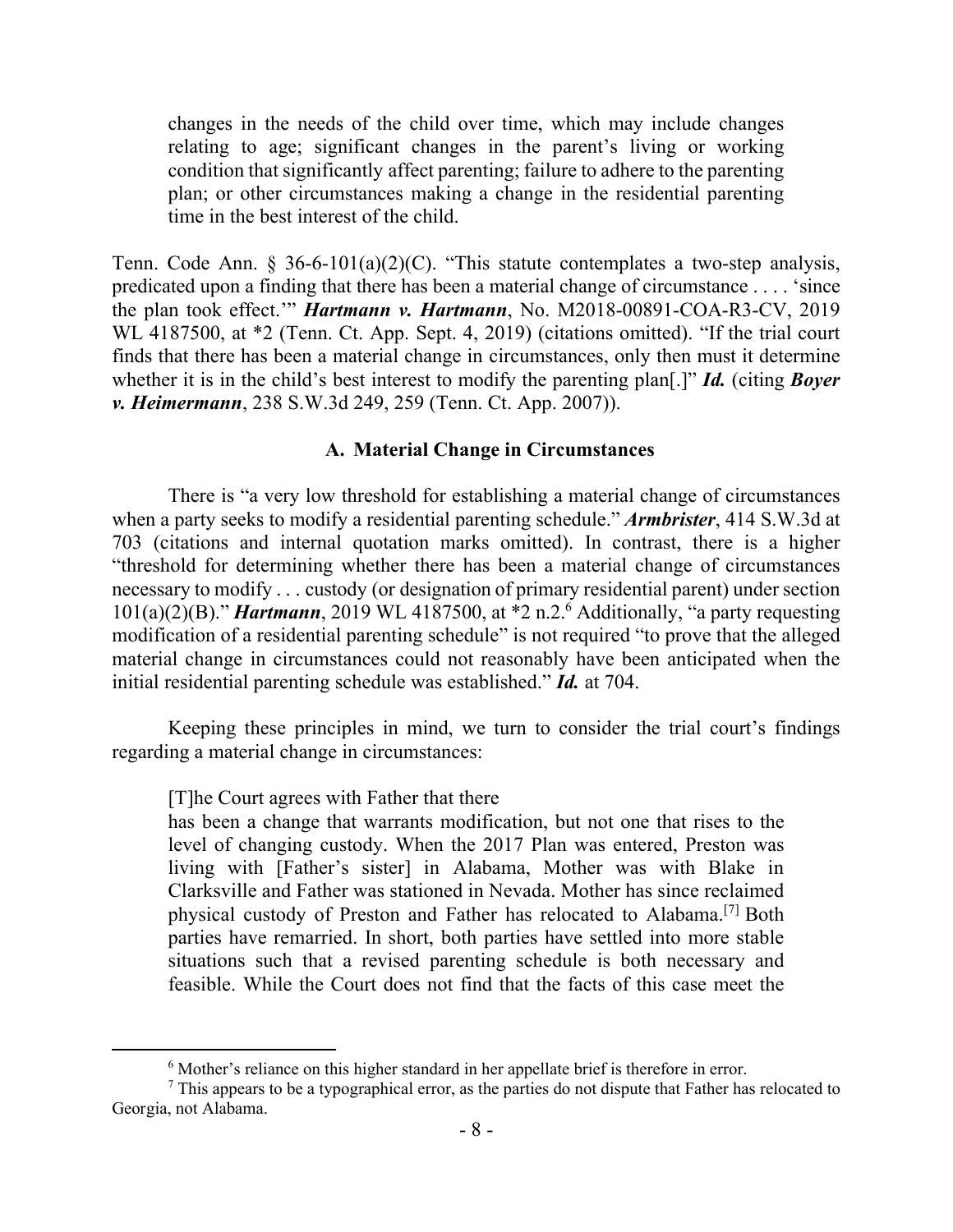standard to change custody from Mother to Father, they do support a change of the parenting schedule.

The evidence in the record does not preponderate against the trial court's findings that a material change in circumstance has occurred. Since entry of the initial parenting plan in the trial court on April 10, 2017, the following changes have occurred: Father relocated from Nevada to Georgia so that he could be closer to the children, with no imminent deployments anticipated; Mother remarried and had another child with her husband; Preston stopped living with Father's sister in Alabama and began living with Mother in Tennessee; Father remarried; and Father exercised visitation under the initial parenting plan more consistently after he returned from deployment in August of 2019.

Many of these changes certainly qualify as "significant changes in [Father's] living or working condition that significantly affect parenting." Tenn. Code Ann. § 36-6-  $101(a)(2)(C)$ . Namely, the fact that Father lives closer to the children now, deliberately having requested to be stationed as close as possible to them, and does not anticipate being deployed in the near future, significantly increases the feasibility of consistent visitation with the children. Father has also demonstrated initiative in making greater efforts to exercise his visitation since he returned from deployment in 2019, which is a change evidencing his desire and intent to be involved in the children's lives. Additionally, "[a]lthough remarriage is not, in every instance, a material change in circumstances, Tennessee courts have long held that the possible change in home environment caused by such remarriage is a factor to be considered in determining whether or not there has been a material change in circumstance." *Armbrister*, 414 S.W.3d at 705 (quotation marks and citations omitted). Father's wife appears to have a good bond with Blake, and though she does not have the same relationship with Preston, there is no indication that she treats Preston poorly. Rather, she and Father appear to have a functional relationship and a stable home, with plenty of room for the children to feel welcomed.

Mother argues that the trial court did not address Father's failure to adhere to the initial parenting plan "at all," other than considering his deployments. Respectfully, we disagree. The trial court may not have explicitly addressed Father's past lack of visitation in its above findings on a material change of circumstances. Nevertheless, the preceding factual findings in the trial court's order, which we need not tax the length of this Opinion by reciting here, address in detail the history of this case, including Father's improvements in exercising his allotted visitation in the time since the initial parenting plan was entered. Thus, the trial court clearly took that into account in deciding whether a material change in circumstances had occurred.

Additionally, Mother argues that the initial parenting plan clearly contemplated that the children were, or would be, living in Clarksville with Mother . . . and that she would exercise 300 days per year of parenting time. It is error for the [t]rial [c]ourt to conclude that execution of the agreed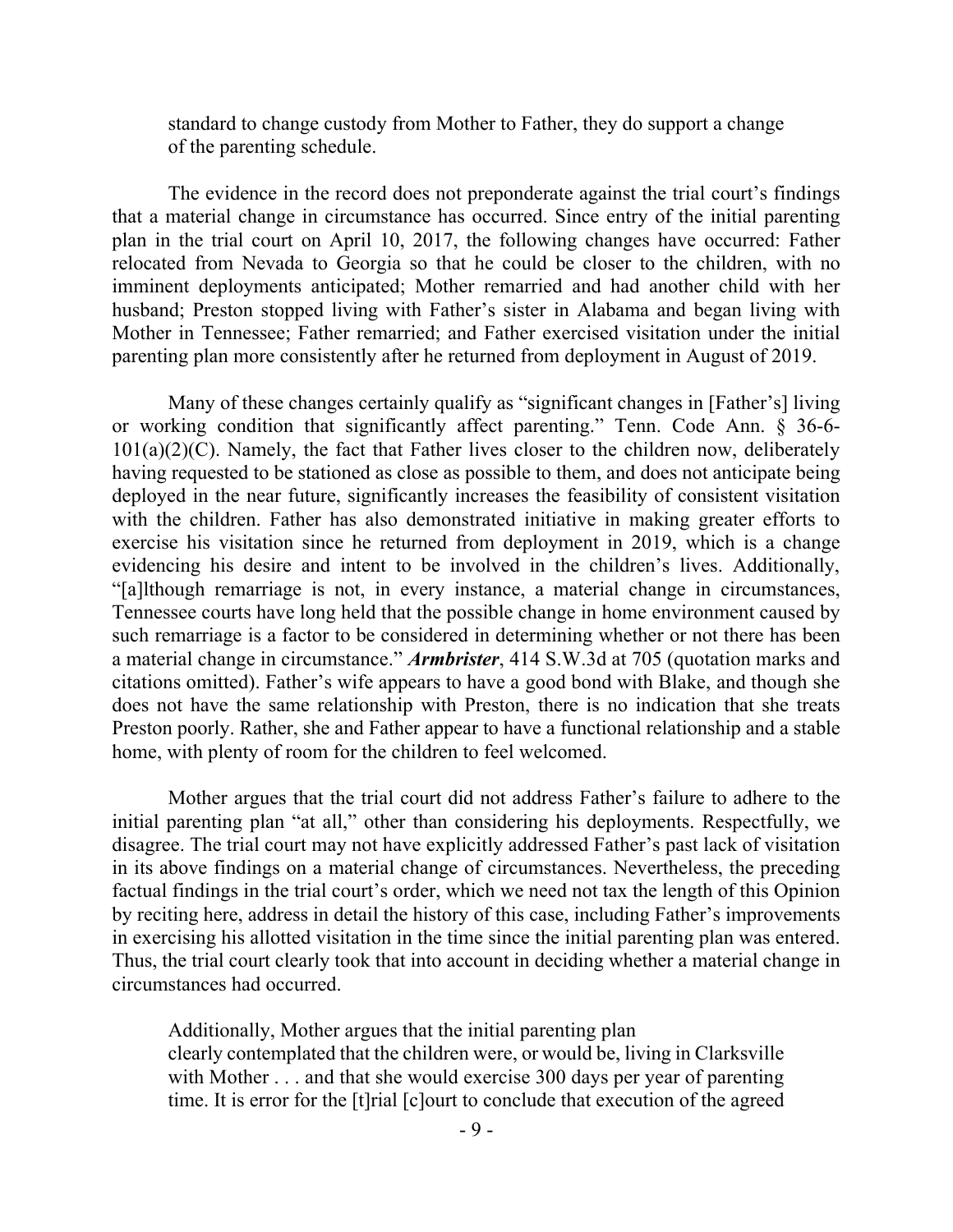plan . . . was somehow a change of circumstances. It was merely execution of what had already been agreed to.

Mother's argument is somewhat difficult to discern. To the best of our ability, we understand it to be two-fold. First, Mother appears to aver that the trial court improperly considered circumstances that existed before the final divorce decree was entered (i.e., Preston living with Father's sister) when determining whether a material change in circumstances occurred. As an alternative, Mother appears to argue that to the extent that the children's living circumstances did change after the trial court first approved the initial parenting plan in April 2017, those changes were anticipated when the plan was executed and thus cannot be properly considered. Regarding the latter, as we have explained, the law does not require that changed circumstances must have been unanticipated in order to constitute a material change in circumstances. *See Armbrister*, 414 S.W.3d at 704. As to the former, to the extent that Mother is attempting to make an argument regarding res judicata, she does not articulate it sufficiently for us to properly evaluate it. *See Sneed v. Bd. of Pro. Resp. of Supreme Ct.*, 301 S.W.3d 603, 615 (Tenn. 2010) ("It is not the role of the courts, trial or appellate, to research or construct a litigant's case or arguments for him or her, and where a party fails to develop an argument in support of his or her contention or merely constructs a skeletal argument, the issue is waived."). Finally, even if, *arguendo*, this particular change should not have been considered, other changes were sufficient to support the trial court's determination that a material change in circumstances affecting the children's best interests occurred following the relevant time, which warrant modification of the residential parenting schedule, as explained above. *See Hill v. Lamberth*, 73 S.W.3d 131, 136 (Tenn. Ct. App. 2001) ("[T]his Court may affirm the trial court's decision when rendered on different grounds."). Thus, the evidence does not preponderate against the trial court's finding that Father met his burden of proving a material change in circumstances. *See Armbrister*, 414 S.W.3d at 705.

### **B. Best Interest**

Section 36-6-106(a) governs the best interest analysis. It directs courts to consider the following factors when assessing a child's best interest in the context of custody determinations:

(1) The strength, nature, and stability of the child's relationship with each parent, including whether one (1) parent has performed the majority of parenting responsibilities relating to the daily needs of the child;

(2) Each parent's or caregiver's past and potential for future performance of parenting responsibilities, including the willingness and ability of each of the parents and caregivers to facilitate and encourage a close and continuing parent-child relationship between the child and both of the child's parents, consistent with the best interest of the child. In determining the willingness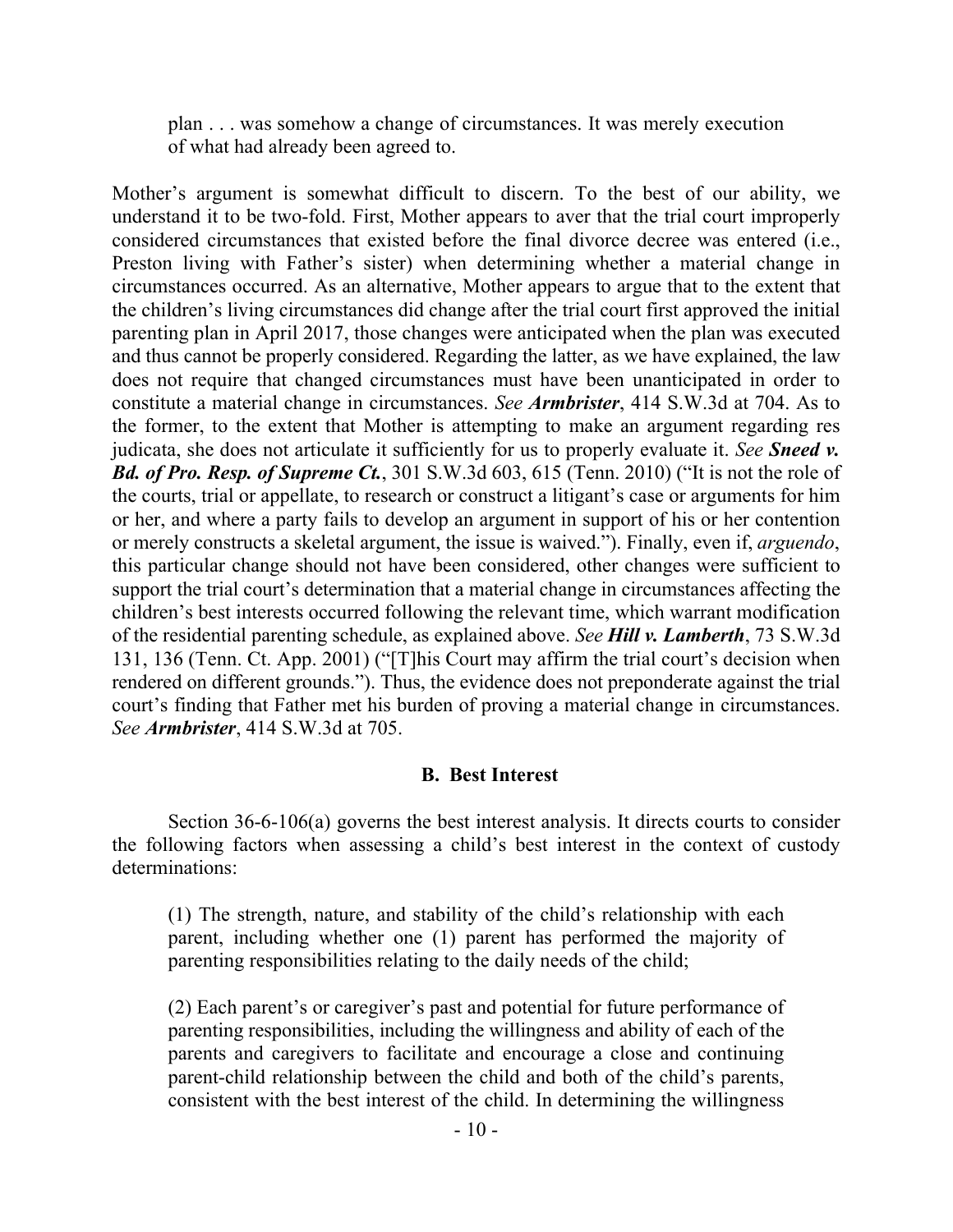of each of the parents and caregivers to facilitate and encourage a close and continuing parent-child relationship between the child and both of the child's parents, the court shall consider the likelihood of each parent and caregiver to honor and facilitate court ordered parenting arrangements and rights, and the court shall further consider any history of either parent or any caregiver denying parenting time to either parent in violation of a court order;

(3) Refusal to attend a court ordered parent education seminar may be considered by the court as a lack of good faith effort in these proceedings;

(4) The disposition of each parent to provide the child with food, clothing, medical care, education and other necessary care;

(5) The degree to which a parent has been the primary caregiver, defined as the parent who has taken the greater responsibility for performing parental responsibilities;

(6) The love, affection, and emotional ties existing between each parent and the child;

(7) The emotional needs and developmental level of the child;

(8) The moral, physical, mental and emotional fitness of each parent as it relates to their ability to parent the child.  $\dots$ ;

(9) The child's interaction and interrelationships with siblings, other relatives and step-relatives, and mentors, as well as the child's involvement with the child's physical surroundings, school, or other significant activities;

(10) The importance of continuity in the child's life and the length of time the child has lived in a stable, satisfactory environment;

(11) Evidence of physical or emotional abuse to the child, to the other parent or to any other person. . . . ;

(12) The character and behavior of any other person who resides in or frequents the home of a parent and such person's interactions with the child;

(13) The reasonable preference of the child if twelve (12) years of age or older. The court may hear the preference of a younger child upon request. The preference of older children should normally be given greater weight than those of younger children;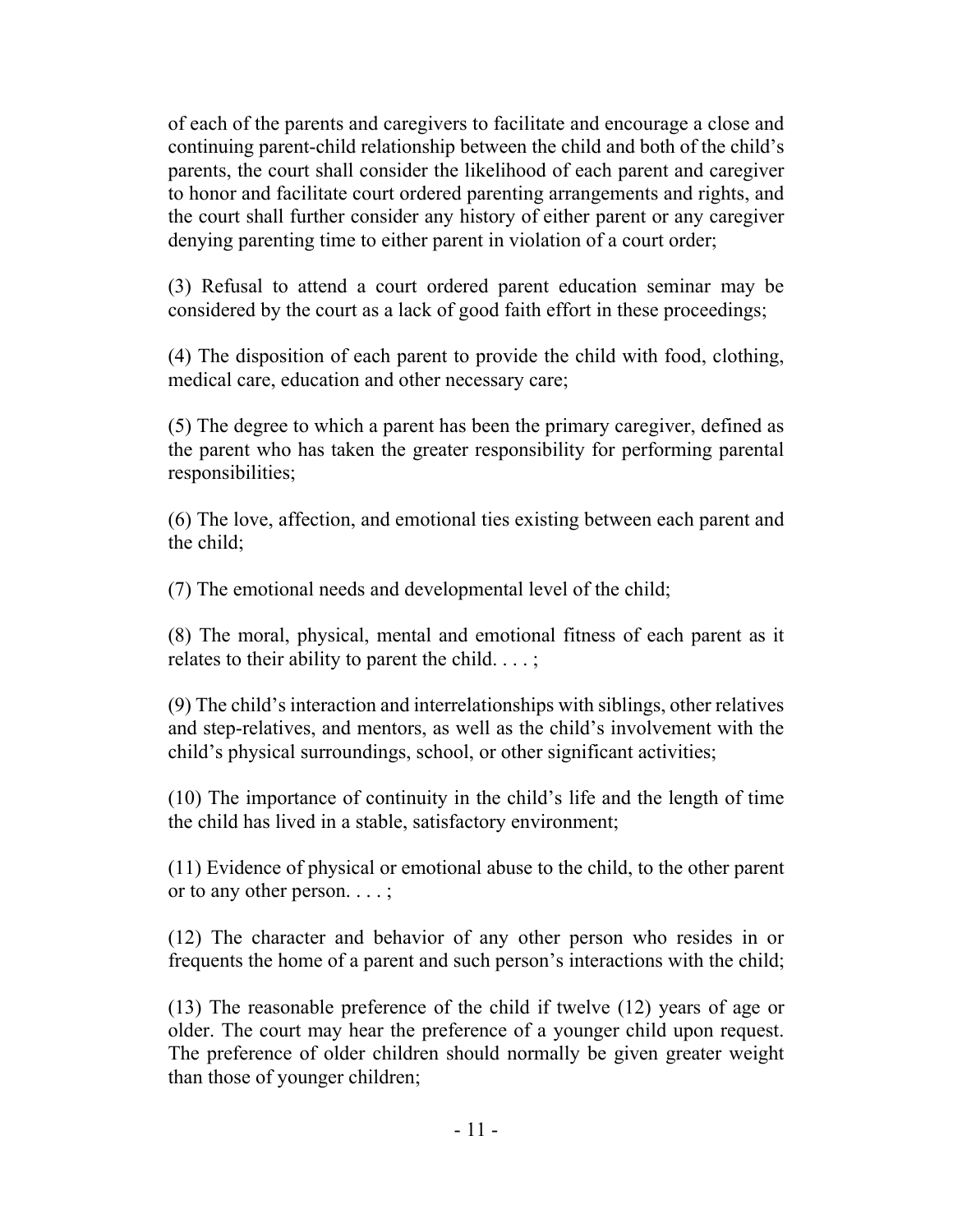(14) Each parent's employment schedule, and the court may make accommodations consistent with those schedules; and

(15) Any other factors deemed relevant by the court.

Tenn. Code Ann. § 36-6-106(a).

"The best interest determination is a fact-sensitive inquiry" that "does not call for a rote examination of each of [the relevant] factors and then a determination of whether the sum of the factors tips in favor of or against the parent." *Drucker v. Daley*, No. M2019- 01264-COA-R3-JV, 2020 WL 6946621, at \*12 (Tenn. Ct. App. Nov. 25, 2020) (internal quotation marks and citation omitted). Instead, "[t]he relevancy and weight to be given each factor depends on the unique facts of each case." *Id.* (internal quotation marks and citation omitted).

In addition to arguing that the trial court focused on Father's best interests and not the children's in modifying the parenting schedule, Mother takes issue with the trial court's findings on some of the best interest factors in section 36-6-106(a). The trial court explicitly found that factors one and ten favor Mother, factors two, four, five, six, and nine are equal between Mother and Father, and factor three is inapplicable. The trial court further appears to have found that factors seven, eight, eleven, twelve, thirteen, and fourteen favor neither party.<sup>8</sup> So as not to tax the length of this Opinion, we will analyze only those factors that Mother disputes.

With regard to the first factor, the trial court found as follows:

Both parties love these children. For the last several years, Mother has been responsible for the majority of the parenting responsibilities relating to the daily needs of the children. Prior to that, however, neither Mother nor Father performed the daily parenting of Preston — [Father's sister] did that. Father has had two deployments since the entry of the 2017 Plan and the Court does not consider those periods for the purposes of analyzing this section. Since returning from Turkey, Father has endeavored to exercise the minimal time he is allotted and to get more information about the boys. Mother was resistant to sharing information unnecessarily. While this factor favors Mother based on more recent events, both parents are able and capable of providing for the children's daily needs.

<sup>&</sup>lt;sup>8</sup> As to these factors, the trial court did not make an explicit finding as to which parent the factor favored. Mother infers from this lack of specific findings that some of these factors were deemed equal by the trial court. We will proceed as if these six remaining factors were found to favor neither party, but encourage trial courts to be precise in making best interest findings whenever possible.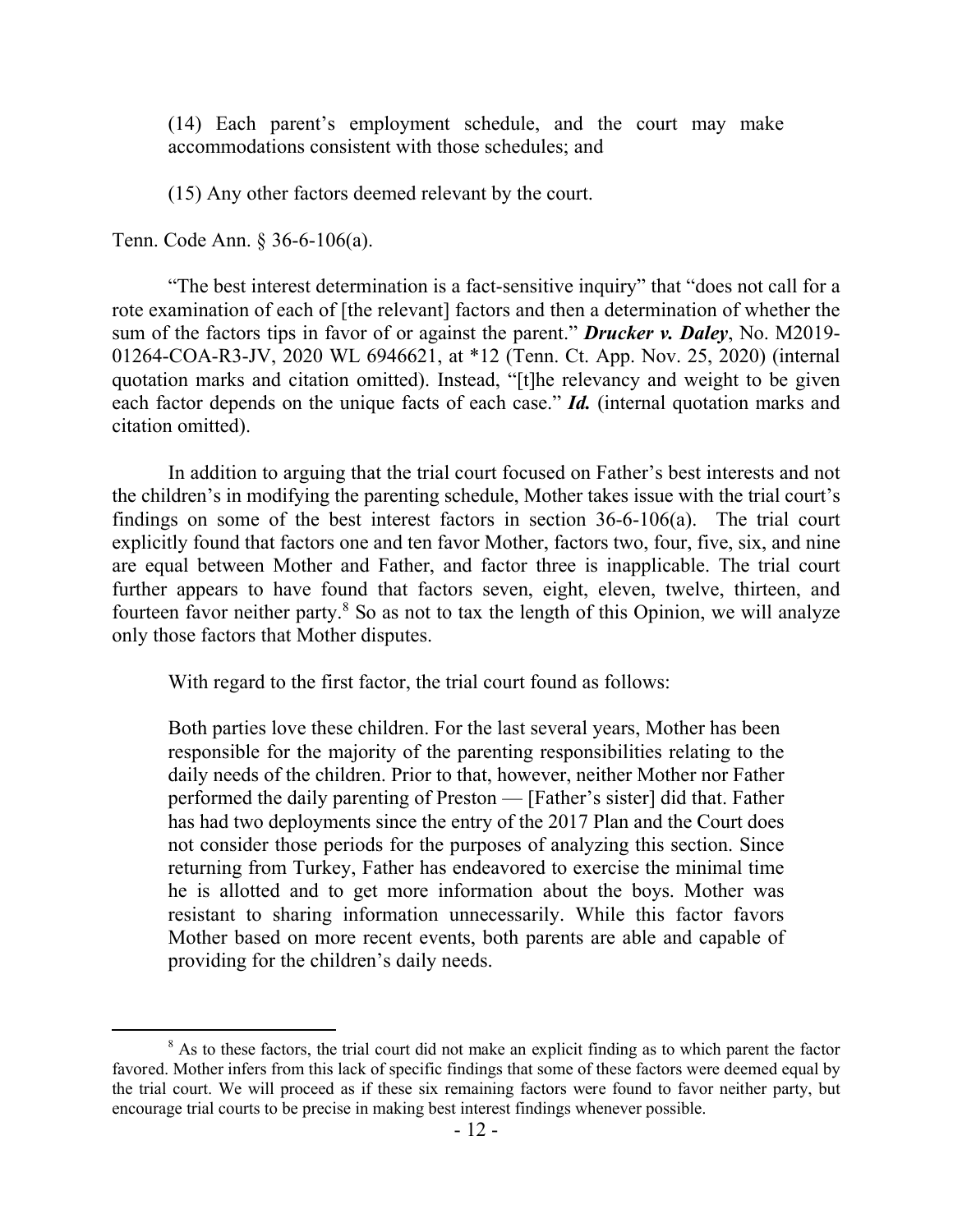*See* Tenn. Code Ann. § 36-6-106(a)(1) (involving the strength of the parents' relationship with the children and which parent has performed most of the parenting duties). Mother argues that the trial court's assessment of this factor as "more or less equal" is a "clearly [] erroneous assessment of the evidence," and that "the strength and nature of Father's relationship with the children could not be more lacking due to his absence." The evidence does not preponderate against the trial court's findings. First, despite Mother's argument otherwise, nothing in the trial court's order indicates that it found this factor to be equal; instead, the trial court found that this factor favors Mother but included a caveat that Father is capable of also performing these responsibilities. Next, the trial court was aware of Father's absences in the past and the reasons he provided for them, including being unable to afford flights to visit the children initially and his later military deployments. The trial court was also aware of Father's improvements in exercising his visitation since the initial parenting plan was entered, the nature of his relationships with the children, including an apparently positive one with Blake, and his desire to spend more time with them. The evidence also demonstrates that Mother has been performing the majority of the parenting responsibilities in recent years. Therefore, we cannot conclude that the trial court erred in finding that this factor favors Mother but that Father is capable of performing parenting responsibilities.

As to the second factor, the trial court found that

Both parents are capable of performing the requisite parenting responsibilities. The Court does not believe that Mother has expressed a sincere willingness or ability to facilitate and encourage a close and continuing parent-child relationship between the children (especially Preston) and Father, consistent with the best interest of the children. While there is no history of denying visitation or violating prior court orders, Mother's failure to communicate was unnecessarily difficult and evasive. While the allegations of abuse have certainly caused there to be distrust between these parties, there is no evidence to suggest ill-will on Father's part in looking out for the children's best interests. This factor is equal as to both parties.

*See* Tenn. Code Ann. § 36-6-106(a)(2) (involving the parents' past and potential for future performance of parenting duties and their willingness to encourage the children's relationships with each parent). Mother argues that the trial court did not address Father's past failures to exercise visitation, besides giving him consideration for his absences during deployments. Mother also asserts that the trial court gave Father the benefit of the doubt as to whether he would comply with the revised plan, despite evidence of his past disinterest. As examples of such disinterest, Mother cites Father not exercising even one-half of the time he was allowed under the initial parenting plan before filing his petition to modify, waiting months after learning of the alleged abuse of the children to file his emergency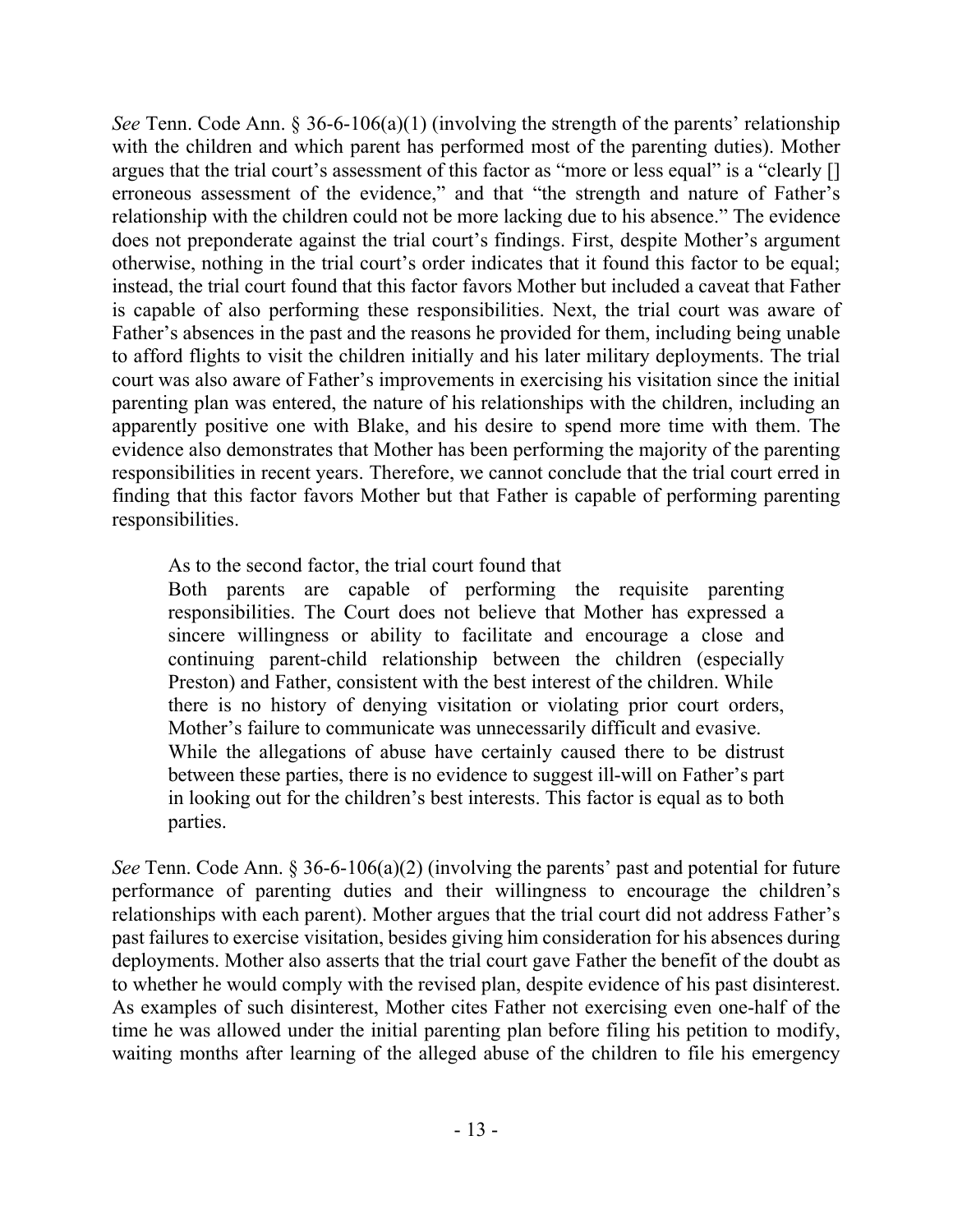petition, and not knowing how many parenting days he was entitled to under the initial parenting plan.<sup>9</sup>

We agree with Mother that in the past Father did not meet all of his responsibilities. But, again, the trial court heard evidence regarding why Father had not previously exercised all of his allotted visitation, how he has improved in his efforts to exercise visitation, and why he had waited to file his emergency petition, including being limited by his deployment in Turkey. The trial court's findings appear to implicitly credit Father's explanations for his past failures. We accord great deference to the trial court's witness credibility determinations. *See Kelly v. Kelly*, 445 S.W.3d 685, 692 (Tenn. 2014) (quoting *State v. Binette*, 33 S.W.3d 215, 217 (Tenn. 2000)) ("[A]ppellate courts should afford trial courts considerable deference when reviewing issues that hinge on the witnesses' credibility because trial courts are 'uniquely positioned to observe the demeanor and conduct of witnesses.'"); *see also Lowe v. Smith*, No. M2015-02472-COA-R3-CV, 2016 WL 5210874, at \*5 (Tenn. Ct. App. Sept. 19, 2016) (citing *Taylor v. McKinnie*, No. W2007-01468-COA-R3-JV, 2008 WL 2971767, at \*4 (Tenn. Ct. App. Aug. 5, 2008)) ("[T]he trial court's findings on credibility, whether express or implicit, are entitled to great deference on appeal."). To the extent that the trial court gave Father the benefit of the doubt as to whether he will comply with his parenting duties, then, the evidence does not preponderate against that decision. Moreover, the evidence supports the trial court's findings that Mother has not necessarily demonstrated a sincere willingness and ability to facilitate a close relationship between Father and the children. For example, she admittedly withheld information from Father regarding the children's care and was unwilling to make changes in order for Father to see the children for his full allotted time before a deployment outside of his control. Therefore, we conclude that the trial court did not err in finding this factor to be equal.

Regarding factor four, the trial court found that "[b]oth parents are able to provide the children with food and other necessary care. This factor is equal as to both parties." *See* Tenn. Code Ann. § 36-6-106(a)(4) (regarding each parent's disposition to provide the children with necessities). Mother's only assertion on this factor is that the trial court "found this factor equal, although it did not address Blake's cognitive processing disorder within the context of Father's visitation." She cites to no evidence that Father is unable to provide Blake with necessary care regarding his cognitive processing disorder or that Father's visitation will somehow interfere with Blake's needs in that regard, nor can we find any in our review of the record. *See Flowers v. Bd. of Pro. Resp.*, 314 S.W.3d 882, 899 n.35 (Tenn. 2010) (citing Tenn. R. App. P. 27) ("Parties are required to provide citation and support identifying where in the record evidence can be found."). Therefore, the evidence does not preponderate against the trial court's finding that this factor is equal.

 $9<sup>9</sup>$  As to the third example, Mother relies on the fact that Father testified that he thought he had sixty days, not sixty-five, under the initial parenting plan.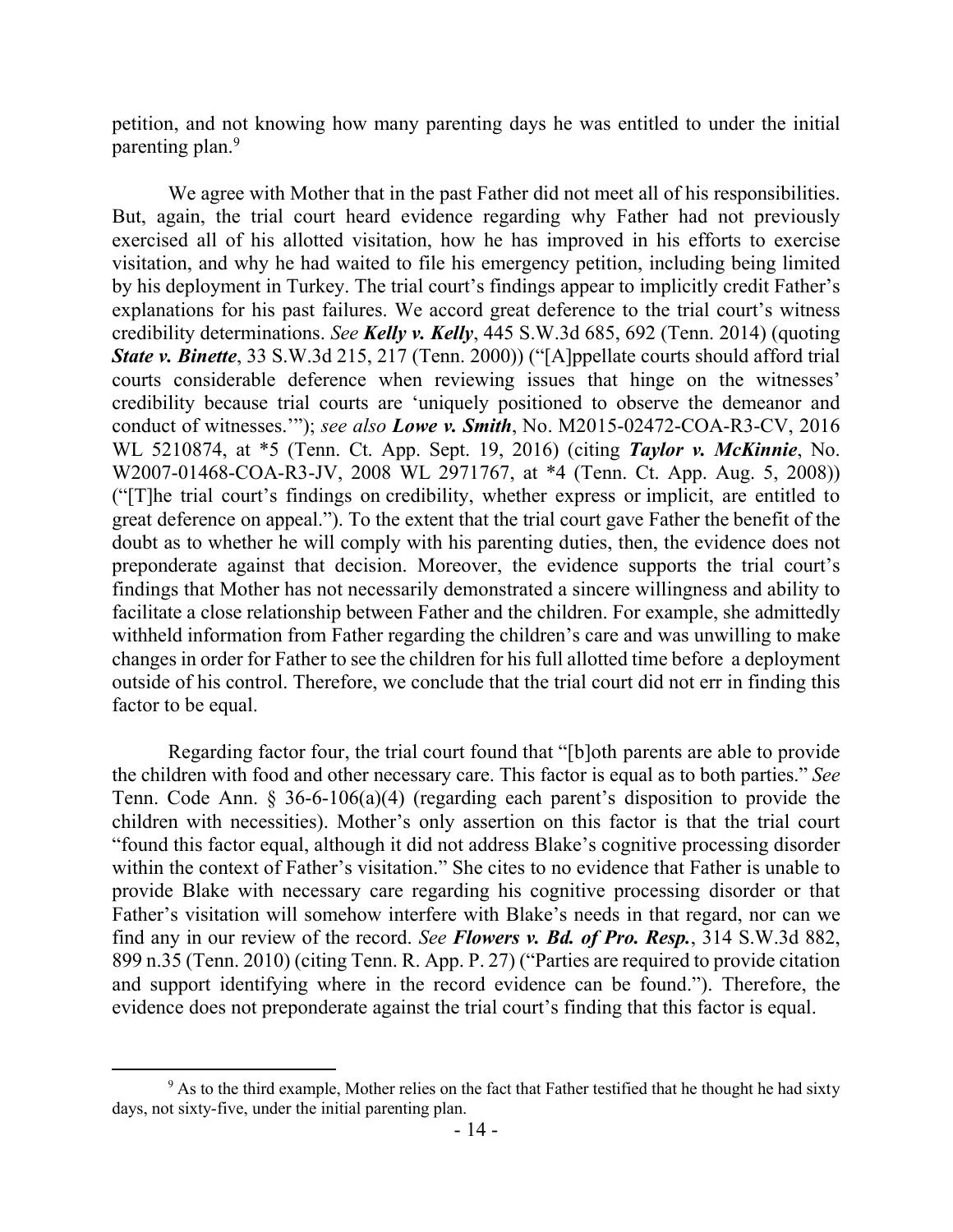The trial court found as to factor five as follows:

As set forth above, for the last several years, Mother has been responsible for the majority of the parenting responsibilities relating to the daily needs of the children. At the current time, Mother works during the week and [her husband] provides the majority of the care for the boys. Prior to that, however, neither Mother nor Father performed the daily parenting of Preston — [Father's sister] did that. This factor is equal as to both parties.

*See* Tenn. Code Ann. § 36-6-106(a)(5) (involving which parent has been the primary caregiver). Mother's argument as to this factor is, *in toto*, as follows: "Proof was that both children had lived with Mother virtually the entire time since the divorce. It was error for the [trial c]ourt to consider events and situations existing prior to the divorce as it did in its discourse on this section." Other than citing to the trial court's order, Mother fails to expand on this argument in any manner, nor does she support her contention with citation to any legal authority. Therefore, any argument to this effect is waived. *See Sneed*, 301 S.W.3d at 615; *Bean v. Bean*, 40 S.W.3d 52, 55 (Tenn. Ct. App. 2000) (citations omitted) ("Courts have routinely held that the failure to make appropriate references to the record and to cite relevant authority in the argument section of the brief as required by Rule 27(a)(7) [of the Tennessee Rules of Appellate Procedure] constitutes a waiver of the issue.").

Regarding factor nine, the trial court found as follows:

The boys have one half-sibling, a baby sister, at Mother's house. There is also another baby on the way. They also have four step-sisters ([Mother's husband's] daughters). They appear to have a happy and loving blended family. Father is remarried to [his wife], and the Court did not hear any evidence to suggest that she is not a fit or appropriate person to be spending time with the boys. To the contrary, Father testified that [his wife] cares for the boys very much and enjoys spending time with them. She has been teaching Blake how to speak Dutch and enjoys cooking with and for the family. This factor is equal as to both parties.

*See* Tenn. Code Ann. § 36-6-106(a)(9) (involving the children's activities and interpersonal relationships). Mother argues, however, that the trial court "failed to address the children's involvement with school, scouting, sports activities and church. This is evidenced by the disruptive effect the monthly visitations will have on their lives, making participation in typical childhood activities difficult if not impossible."

On the one hand, we agree with Mother that factor nine requires the trial court to consider proof concerning the children's school and significant activities. *See id.* But Mother's brief on this factor fails to point to any proof presented on these issues. "'[J]udges are not like pigs, hunting for truffles buried in' the record." *Flowers*, 314 S.W.3d at 899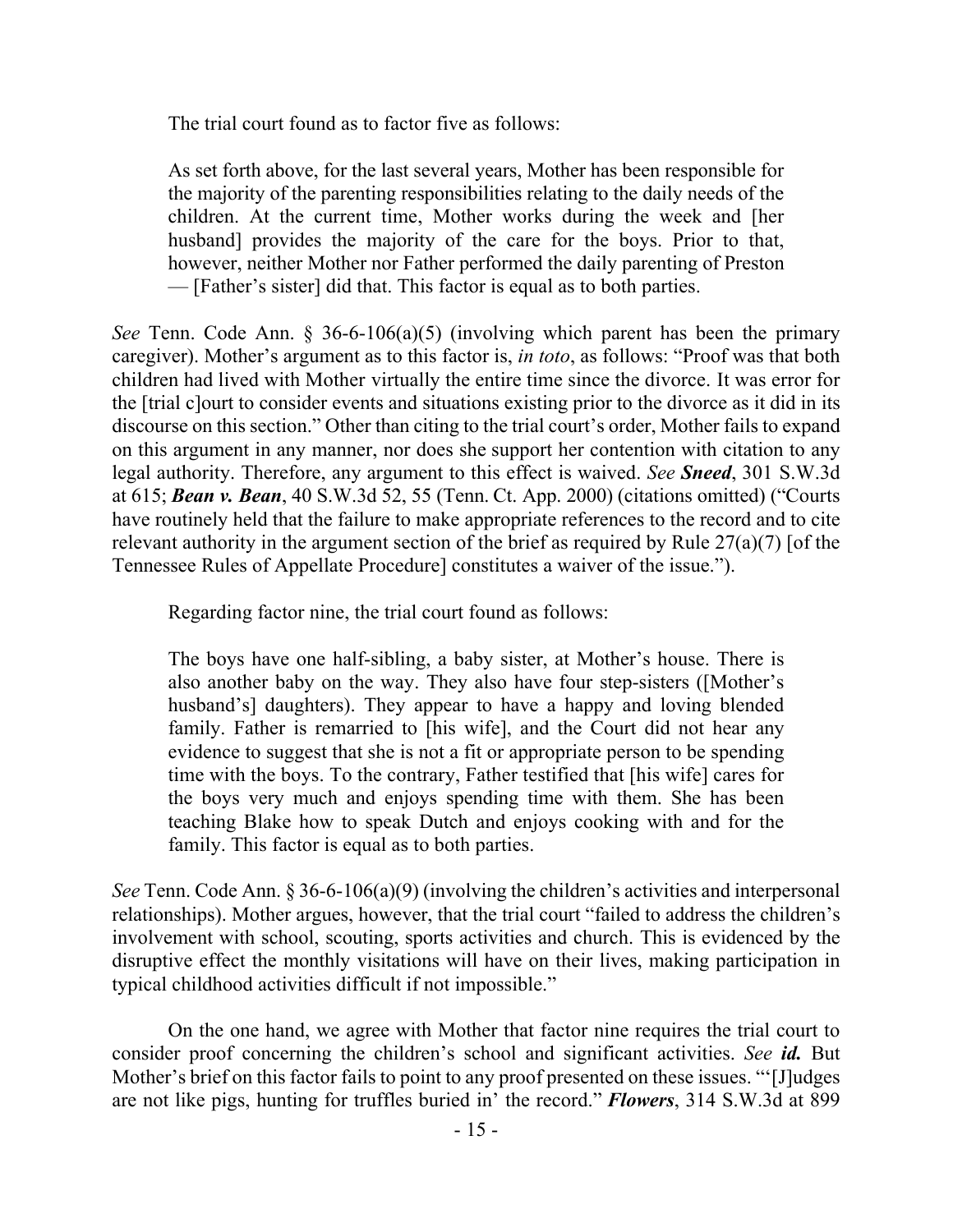(quoting *Albrechtsen v. Bd. of Regents of Univ. of Wis. Sys.*, 309 F.3d 433, 436 (7th Cir. 2002)). Here, Mother's brief fails to point to even a single instance where testimony indicated that the children's activities would be disrupted by the parenting schedule. Indeed, there was scarce evidence presented as to the boys' current extracurricular activity schedules while in Mother's care.

We do note, however, that courts are "not required to check [their] common sense at the door . . . ." *Eberting v. Eberting*, No. E2010-02471-COA-R3-CV, 2012 WL 605512, at \*20 (Tenn. Ct. App. Feb. 27, 2012). As a result, it is foreseeable that semi-monthly weekend visitation may interfere with some activities that the boys could participate in while in Mother's care. While courts should make every effort to fashion parenting plans that minimize disruption, unfortunately some disruption in children's lives is inevitable in divorce. As the Tennessee Supreme Court has recognized,

[I]t is obvious that for the child the fact of the divorce becomes the predicate of his subsequent relationship with both parents and that relationship can never be the same as it would have been had the marriage remained intact. Adjustments and accommodations must be made as a result of the divorce, the whole point of which was to permit each parent to go his or her own way. Within reason, both parties must be permitted to do so, and the child's best interests must be served within that context.

*Taylor v. Taylor*, 849 S.W.2d 319, 330 (Tenn. 1993) (quoting *Helentjaris v. Sudano*, 194 N.J. Super. 220, 230, 476 A.2d 828, 833 (App. Div. 1984)). Indeed, Tennessee's public policy places great importance on maximizing the time that a non-custodial parent has with his or her child, so long as that arrangement is in the child's best interest. *See* Tenn. Code Ann. § 36-6-106(a) ("In taking into account the child's best interest, the court shall order a custody arrangement that permits *both parents to enjoy the maximum participation possible* in the life of the child consistent with the factors set out in this subsection (a), the location of the residences of the parents, the child's need for stability and all other relevant factors.") (emphasis added); *cf. Blackwell v. Sky High Sports Nashville Operations, LLC*, 523 S.W.3d 624, 649 (Tenn. Ct. App. 2017) (describing "Tennessee statutory law" as "the most salient source of Tennessee public policy").

Here, it may be true that the children's activities will be disrupted by the schedule imposed by the trial court. Unfortunately, this is a natural consequence of the divorce and the parties' obligations, which require that they live in different locations. This distance does not appear to be the fault of any party. In order for Father to have an opportunity to parent his children on more than a periodic basis, some disruption is unfortunately inevitable. But Mother's failure to cite to authority or proof on this issue means that she has failed to show that this inevitable disruption is enough to overturn the trial court's finding that this factor was equal.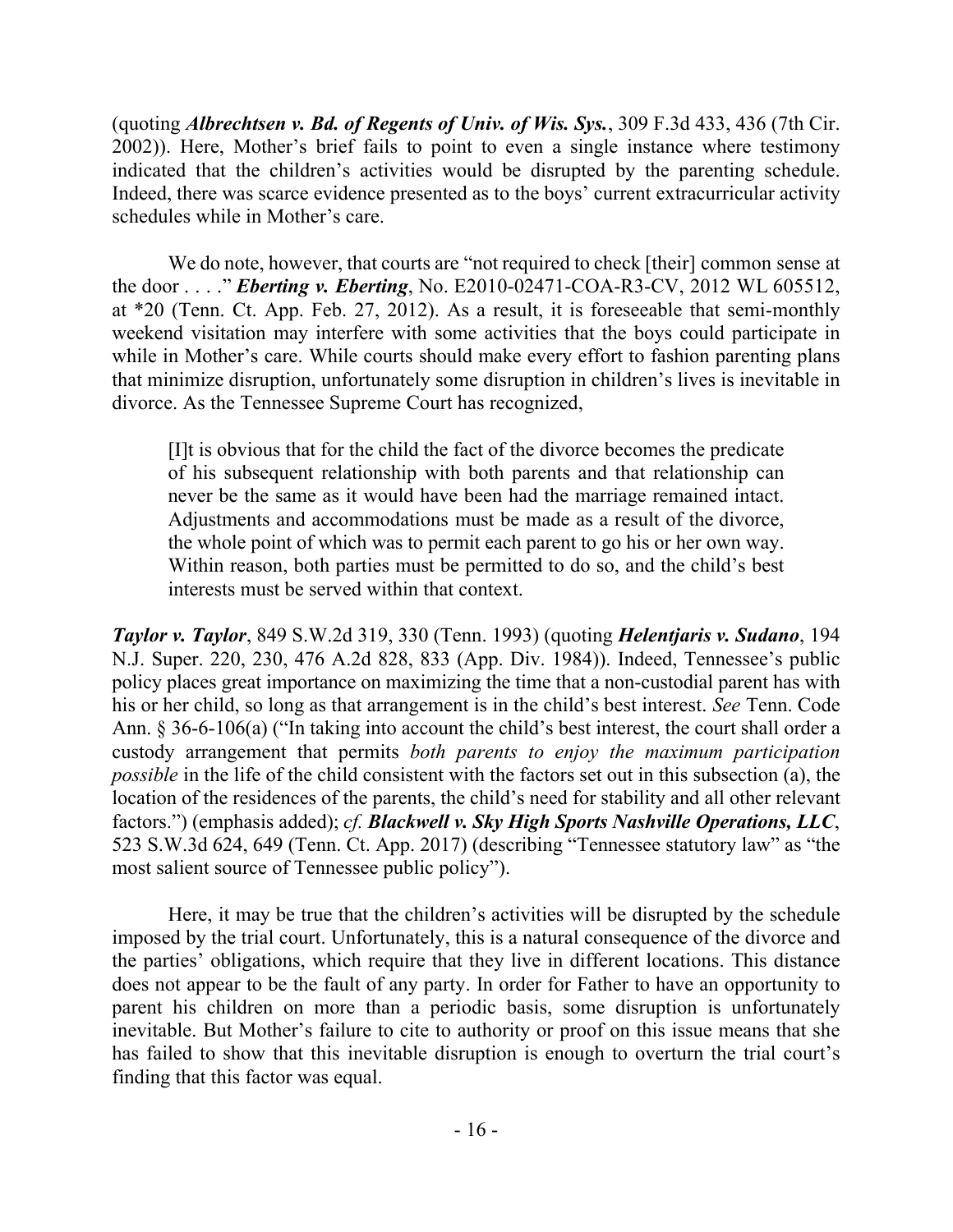On factor thirteen, the trial court ruled as follows:

In Tennessee, a child who is age 12 or older can testify following a request by one of the parents. In that instance, the child's wishes can be considered by the court. Courts generally do not look favorably upon a child being manipulated, coerced, or coached by a parent.

Based upon his age (12), maturity, and the agreement of the parties, the Court finds it appropriate to consider Preston's preference. It is the preference of the child to continue living with Mother and spend little time with Father. Preston was extraordinarily prepared to give his testimony in this matter. He was armed with a list of reasons why he should only have limited visitation at his Father's; primarily, his belief that his Father doesn't want to spend time with him. It is certainly unfortunate that Preston holds that opinion. To the contrary, the Court finds that Father does want to spend time with Preston and 65 days is simply not enough time for it to be meaningful. Preston used much of the same verbiage about the abuse allegations as the adults used. Specifically, he described his [Father's Mother] as having "overexaggerated" about the alleged abuse incident. He testified that prior to the trial, he did visit with Mother's counsel and then [Mother's husband] took him to buy new clothes and Legos and also hot wheels for Blake. While he assured the Court that he was only told to tell the truth, he also reported that "[Father's mother] is using them (Father and [his wife]) to get more time with us." He also shared, "[t]hey don't really want the time." It is clear to the Court that Preston has either heard or been a part of much discussion about this situation. General discussion is not inappropriate. While he is certainly very bright and articulate, he is also 12 and it is unlikely that he would have formed those specific opinions about his Father and grandparents without input and influence from Mother. Given that [Father's sister] and Father's parents raised Preston for the better part of three (3) years, the Court finds it hard to believe he would have formed such negative beliefs on his own. Ultimately, his preference to only spend little time with his Father is not reasonable and this Court is only required to consider a child's *reasonable* preference.

*See* Tenn. Code Ann. § 36-6-106(a)(13) (regarding the reasonable preference of the child if twelve years of age or older).

Mother argues that the trial court failed to account for Preston's testimony about Father's lack of interest in him, and that Preston's conclusion that Father does not want to spend time with him is logical, considering Father's prior absence. Mother also argues that the trial court "failed to articulate how Father's stated desire to spend more time with his son (Father's past history notwithstanding) serves Preston's best interest." Finally, Mother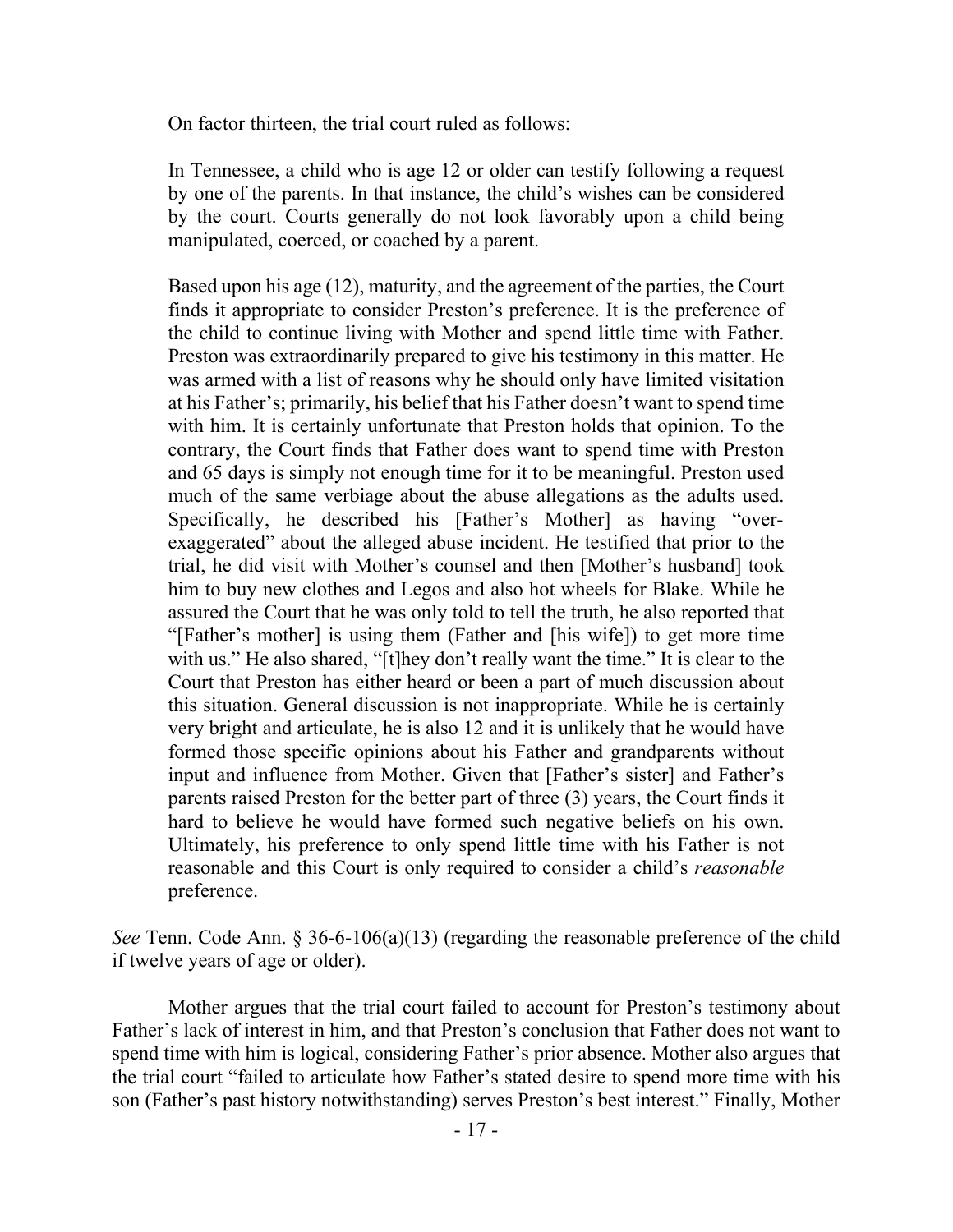avers that the trial court's "opinion regarding the number '65 days' lacks an evidentiary foundation and is therefore, error." Again, the evidence does not preponderate against the trial court's findings.

The trial court was well aware of Preston's feelings toward his Father and explicitly addressed them in its findings on this factor. Preston's preference, while entitled to consideration, "is only one of many factors to be given consideration" and "is not controlling on the court." *Skowronski v. Wade*, No. M2014-01501-COA-R3-CV, 2015 WL 6509296, at \*8 (Tenn. Ct. App. Oct. 27, 2015) (citing *Scoggins v. Scoggins*, No. M2007-02148-COA-R3-CV, 2008 WL 2648966, at \*6 (Tenn. Ct. App. July 2, 2008)) (in the context of modification of the primary residential parent). Moreover, the trial court was entitled to find Preston's preference unreasonable. For example, in *McClain v. McClain*, 539 S.W.3d 170 (Tenn. Ct. App. 2017), we held, in the context of modification of a primary residential parent designation, that the trial court did not fail to consider the child's preference by adopting a parenting plan at odds with the child's wishes. *Id.* at 207. Instead, we held that "[r]ather than failing to consider the [c]hildren's preference, the trial court's findings demonstrate that it listened closely to [the children's] respective testimonies but found that their stated preference was not 'reasonable[.]'" *Id.* 

The trial court's finding that Preston's preference was not reasonable or dispositive is supported by facts in the record. For one, Preston's testimony that he was unaware of Father's recent lengthy deployment calls into question whether there is, in fact, an entirely rational basis for Preston's conclusion that Father does not want to spend time with him. Mother herself testified that it would be good for the children to have a relationship with Father, so it is difficult to understand how she can now claim that Father's stated desire to spend more time with Preston does not serve Preston's best interest. While the trial court was presented with no expert proof that sixty-five days was insufficient to establish a meaningful relationship, the trial court is permitted to exercise common sense and its judgment in parenting determinations. *Cf. Armbrister*, 414 S.W.3d at 706 ("[T]he specific modifications a trial court adopts to address a material change in circumstances and to serve the best interests of children are the kinds of details an appellate court should not "tweak" absent an abuse of discretion."). Here, much of Preston's animosity towards Father appears to stem from his belief that Father does not want to spend time with him. Giving Father an opportunity to spend more time with Preston may have the effect of improving their relationship. It therefore appears that reasonable minds could disagree as to the amount of time the children should spend with Father in order to forge a meaningful relationship with him. *See, e.g.*, *Sitz v. Sitz*, No. E2012-01726-COA-R3-CV, 2013 WL 5450416, at \*4 (Tenn. Ct. App. Sept. 30, 2013) (quoting *State v. Scott*, 33 S.W.3d 746, 752 (Tenn. 2000)) (holding that decisions about how to "fram[e] parenting plans" are reviewed for an abuse of discretion "whereby a trial court's ruling 'will be upheld so long as reasonable minds can disagree as to [the] propriety of the decision made'"). Moreover, even Preston admitted in his testimony that he "guess[ed]" that he would not oppose more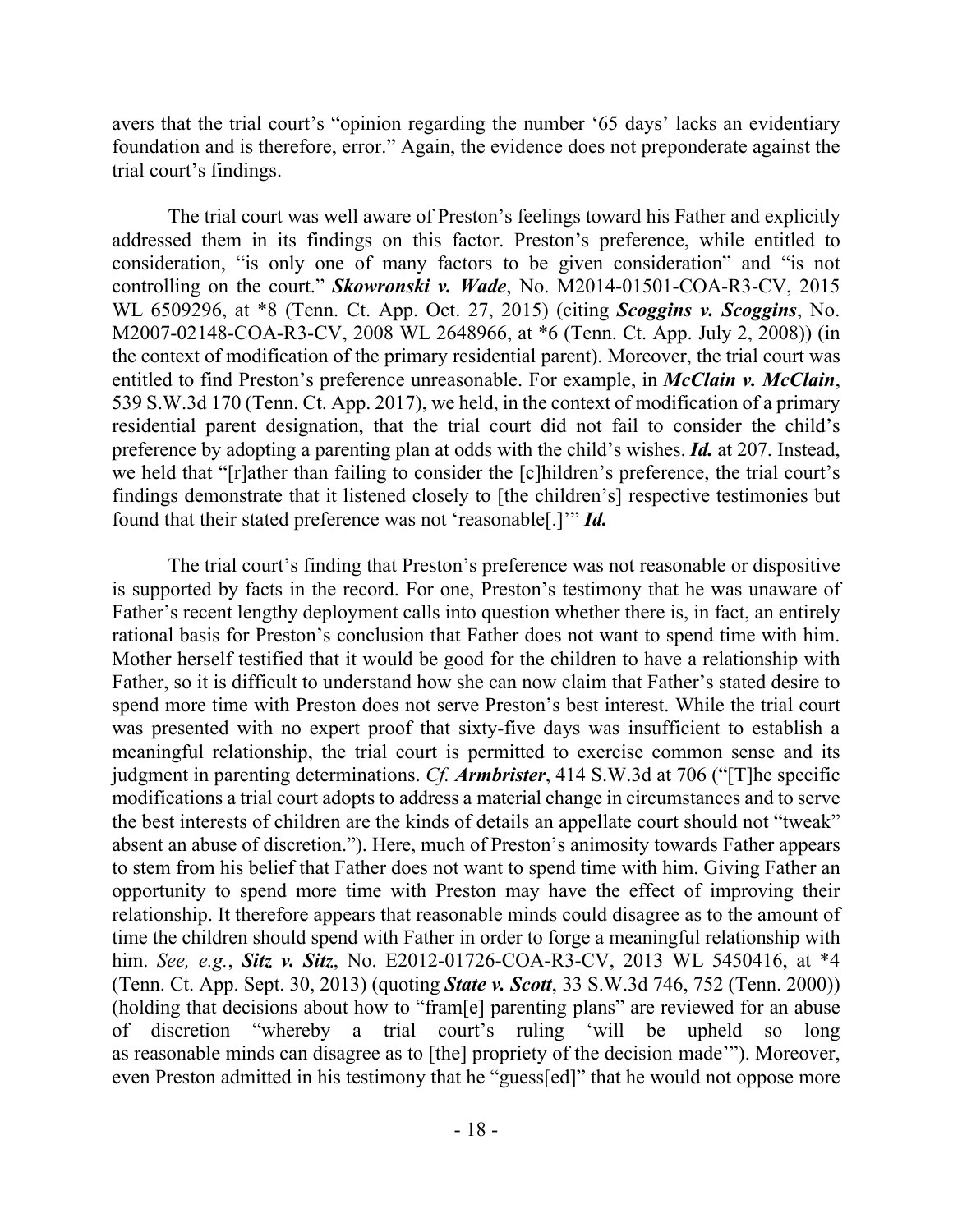time with Father. Therefore, we decline to assign error to the trial court's treatment of this statutory factor.

Finally, regarding factor fourteen, the trial court found that "[a]s set forth above, both parties have made appropriate accommodations for the boys consistent with their work schedules." *See* Tenn. Code Ann. § 36-6-106(a)(14) (involving the parents' employment schedules). Mother merely states, "The court found this factor to be equal, despite Father's history of multiple military deployments." While Father indeed has a history of lengthy overseas deployments, he testified that he would not be deployed again in the near future. Nor does Mother explain why his military deployments should be held against him, when she, too, testified to a history of having to leave her children for extended periods for her military work. Therefore, the trial court did not err in finding this factor equal.

In sum, the trial court did not err in its assessment of any of the best interest factors. Although two factors favor Mother, it appears that the majority of the factors at issue do not favor either party in this case. Still, "[t]he best interest determination . . . does not call for a rote examination of each of [the relevant] factors and then a determination of whether the sum of the factors tips in favor of or against the parent. Rather, the relevancy and weight to be given each factor depends on the unique facts of each case." *Drucker*, 2020 WL 6946621, at \*12 (internal quotation marks and citation omitted). Based on these factors, the trial court concluded that Mother should still spend the majority of the time with the children, but that Father's time with the children should be increased. Given the trial court's findings about Father's ability to parent the children, Mother's sometimes unwillingness to facilitate a relationship with Father, and Preston's belief that Father does not want to spend time with him, we cannot conclude that the trial court abused its discretion in deciding that a material change in circumstances affecting the children's best interest warranted an increase in the time that Father is able to spend with the children.

It is important to emphasize that this conclusion "certainly should not be viewed as calling Mother's parenting skills into question." *Armbrister*, 414 S.W.3d at 707. Rather, the proof establishes that Mother has been the primary parenting figure in the children's lives, at least since the divorce. "The modification does, however, allow Father to move closer to the statutory goal, which is to allow both parents to enjoy the 'maximum participation possible' in the lives of the[] children." *Id.* (quoting Tenn. Code Ann. § 36-  $6-106(a)$  []).

"Once a material change in circumstances affecting the children's best interests has been established, a court finally must utilize the process prescribed by [] section 36-6- 404(b) to determine how the residential parenting schedule should be modified." *Armbrister*, 414 S.W.3d at 706 (citation omitted). Under section 36-6-404(b), a court must first "determine whether either parent has engaged in any of the conduct described in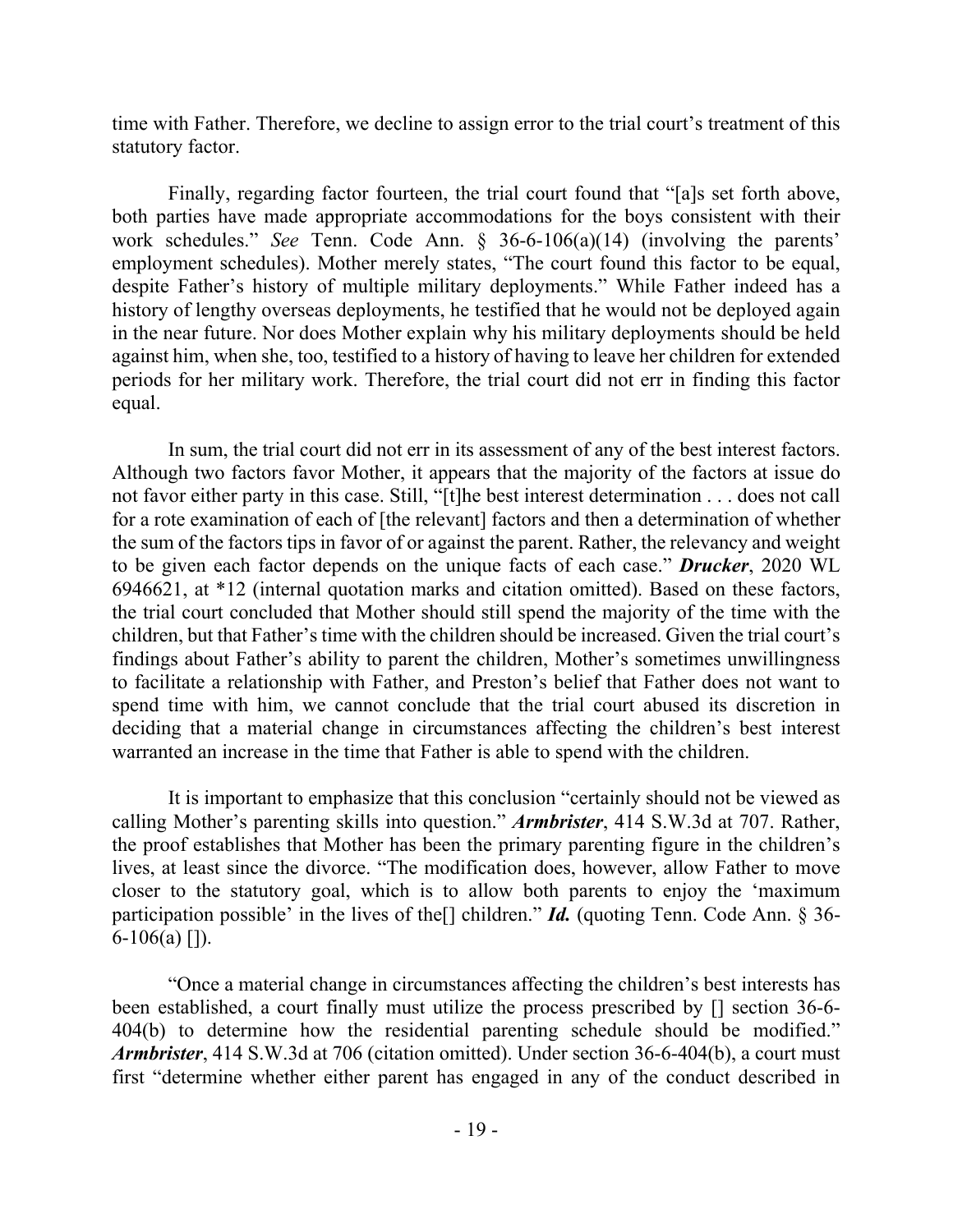section  $36-6-406$ ,  $[10]$  which would necessitate limiting that parent's residential time with the child." *Id.* (citations omitted). "If section 36-6-406 does not apply, a court must then consider" the factors enumerated in section 36-6-106(a)(1)–(15). *Id.* (dealing with a prior version of section 36-6-404(b), which mandated consideration of substantially similar factors to those in section 36-6-106(a)); *see* Tenn. Code Ann. § 36-6-404(b) (effective July 1, 2014). Neither party has raised a specific issue as to the factors in section 36-6-406, so we will not tax the length of this Opinion with further consideration of those factors.

Although the bulk of Mother's argument as to the parenting plan focuses on the trial court's assessment of the above best interest factors, Mother also expresses some broad disagreement with the schedule imposed by the trial court—in other words, the details of the parenting plan. In the argument section of her brief, Mother specifically takes issue with the disruption that the schedule may cause and the trial court's decision to award Father more than his previously allotted sixty-five days of parenting time. In the facts section of her brief, Mother also takes issue with the Christmas vacation schedule imposed by the trial court.<sup>11</sup> We have previously addressed Mother's arguments as to possible disruption and the number of days allotted to Father in our consideration of the disputed best interest factors. In any event, we note that the details of a parenting plan are peculiarly within the trial court's broad discretion. *C.W.H.*, 538 S.W.3d at 495 (quoting *Armbrister*, 414 S.W.3d at 693). Here, after hearing all of the proof and considering the section 36-6- 106 factors, the trial court determined that the revised plan was in the children's best interest. Mother has simply not met her burden to show that the trial court abused its discretion in implementing this plan.

#### **CONCLUSION**

The judgment of the Montgomery County Circuit Court is affirmed, and this cause is remanded to the trial court for all further proceedings as may be necessary and consistent with this Opinion. Costs of this appeal are taxed to Appellant Kara Krulewicz, for which execution may issue if necessary.

 $\overline{a}$ 

<sup>&</sup>lt;sup>10</sup> "Section [36-6-]406 sets forth circumstances that warrant imposing severe restrictions on a parent's visitation with their children." *Roberts v. Roberts*, No. W2016-01810-COA-R3-CV, 2017 WL 5634247, at \*7 (Tenn. Ct. App. Nov. 22, 2017). Such circumstances include, for example, physical or sexual abuse and continued willful abandonment of the children. *See generally* Tenn. Code Ann. § 36-4-406.

 $11$  This court has generally held that arguments should be confined to the argument sections of appellate briefs. *See In re Est. of Storey*, No. W2017-00689-COA-R3-CV, 2018 WL 1151944, at \*7 (Tenn. Ct. App. Mar. 5, 2018) (quoting *Freiden v. Alabaster*, No. 86186–2, 1990 WL 14562 (Tenn. Ct. App. Feb. 21, 1990), *perm. app. denied* (Tenn. June 11, 1990) (citing Tenn. R. App. P. 27)) ("This Court has previously held that it was inappropriate for a litigant to submit a brief where the statement of facts was 'interlaced and intertwined' with arguments of counsel."). Moreover, to the extent that Mother did raise the issue as to the particulars of the Christmas schedule, her argument is no more than skeletal. *See Sneed*, 301 S.W.3d at 615.